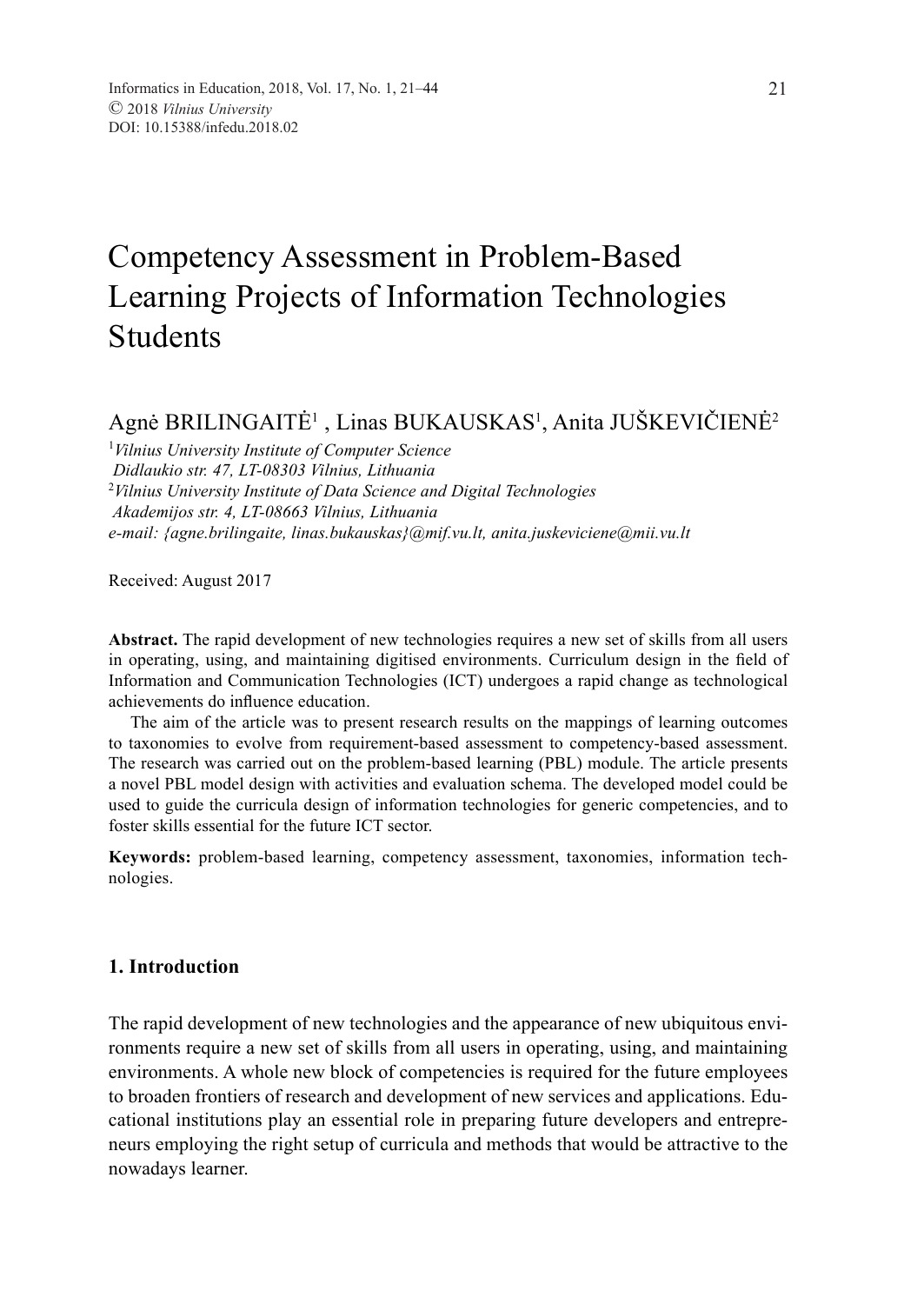Current technological, socio-economic, geopolitical, and demographic developments influence the current and future jobs. Reports of the World Economic Forum (WEF, 2016) emphasise that previously disjointed fields like artificial intelligence, mobile and telecommunication, 3D printing, biotechnologies, genetics, nanotechnologies now intersect enriching each other. Thus, new types of jobs are created now and going to be created in the near future. The current business sectors must adapt to changes fostering human resources and their multidisciplinarity. The technological revolution in business is highly affected by the development of information technologies (IT) sector. In many sectors, employees already need or soon will require technical skills, especially IT skills. Business has to work with big data, cloud computing, mobile internet, etc. IT skills become essential in many industrial sectors such as industrial engineering as well as in the humanities and social sciences. Thus, traditional IT distinction among other fields becomes meaningless unless the explicit IT professional competencies are highlighted.

By 2020, the Information and Communication Technology sector will need employees having five essential skills: complex problem-solving, critical thinking, cognitive flexibility, mathematical reasoning, and active learning (WEF, 2016). Of course, technological skills are essential, but the industry will require IT specialists having strong generic skills. IT people work with professionals from various sectors. Thus, they have to stand out in the crowd to be understood and valued by the society, co-workers, and collaborators. Educational institutions must adapt to the changing needs, too.

Educational and quality processes, curricula design and assessment transfer are regulated by various national and international legislative documents, the Bologna process, international accreditation companies, as well as by the labour market and associations. The Association for Computing Machinery (ACM) and Computer Society of the Institute of Electrical and Electronics Engineers (IEEE-CS) have been working on the new recommendations for curricula of undergraduate programmes of Information Technology (Sabin *et al.*, 2017). The ACM curricula emphasise Information Technologies programs to be more applied than theoretical. The curricula implementation recommendations include sharpening oral and writing skills, student engagement in team-oriented projects that extend over a reasonably long period, and student experience with non-IT people to understand the application domain. Learning by doing is an essential and very appreciated learning style of IT students. Problem-based learning (PBL) is an instructional (and curricular) learner-centred approach that empowers learners to conduct research, integrate theory and practice, and apply knowledge and skills to develop a viable solution to a defined problem (Savery, 2015, p.5). Thus, PBL enables complementary development of multiple generic and subject-specific competencies. Additionally, in the problem-based approach, complex and real world problems are used to motivate students to identify and research the concepts and principles they need to know to work through those problems (Duch *et al.*, 2001). While in traditional classes, students lack motivation because classes and their projects are organized using subject-specific tasks.

This article presents a novel implementation of a PBL model together with a set of activities, mapping of competency levels in various taxonomies, and assessment strat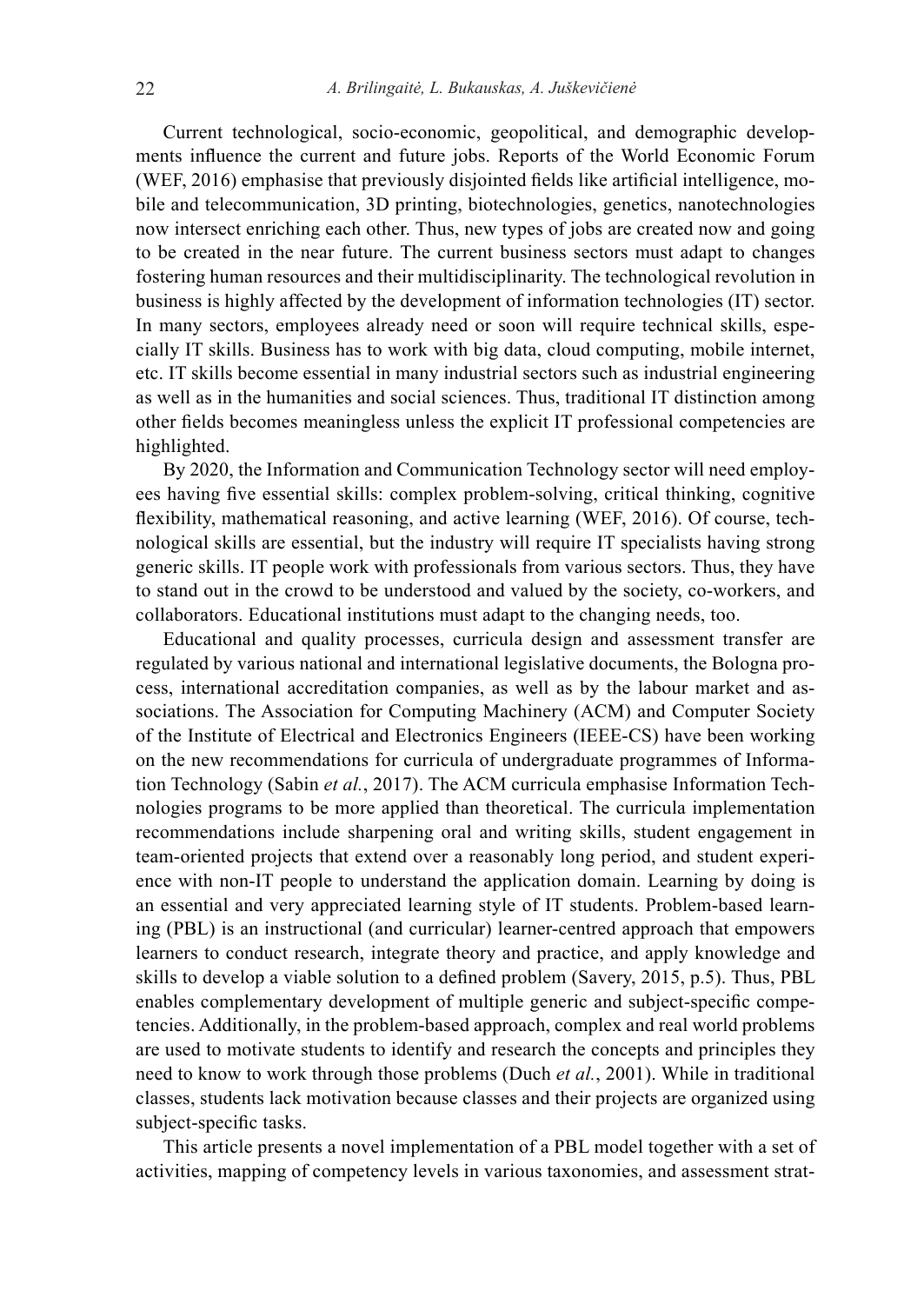egy of competencies of IT students. The model considers recommendations for curricula design of information technologies for to generic competencies, and it follows the trends of the current industry. PBL model as an education module (PBL module) simulates the software development cycle. Thus, students make groups aiming at a software or technology blend as a final result. The PBL module is enhanced with activities to cover the development of technical and generic skills from various perspectives. For example, peer-review activity obligates students to demonstrate systemic thinking and communication skills. The task requires to delve into the other group's problem at hand, understand, and to present positive, critical and recommended aspects of the project.

The model was experimented with in the study programme Information Technologies at Vilnius University. The study programme has two PBL modules, during autumn and spring semesters, respectively. The PBL modules have three times larger volume credit-wise than typical subjects at the university. This article considers only spring semester module PBLII. The module concentrates on the software development with the emphasis on *Information Technologies*, not pure computer science or software engineering. Thus, developed technological competencies are related to usage of technologies, software project management, interdisciplinary attitude, system integration, and system deployment in the cloud infrastructure.

The assessment strategy and mapping of competency that levels it to various taxonomies is an essential quality when building and maintaining the curricula. The learning outcomes of the study programme are presented using Bloom's taxonomy. The main level of learning outcomes is application – ability to apply knowledge. But the assessment criteria are discussed concerning SOLO, Marzan taxonomies, and understanding by design framework (UbD). The experimental case study shows that Bloom taxonomy limits flexibility to distinguish students due to different levels of implemented projects. The learning outcome is the goal while assessment criteria must go beyond the Bloom taxonomy and consider knowledge application levels in a closeto-reality situation. Thus, the goal of the work was to show the possible mapping of learning outcomes to other taxonomies to validate study activities for competencybased assessment.

The article is structured as follows. Section 2 covers literature on problem-based learning and taxonomies applied. Section 3 presents a case study of the study programme. Schema of module activities and assessment structure are covered in Sections 4 and 5, respectively. Experimental results with mapping to taxonomies are described in Section 6. The paper ends up with conclusions.

## **2. Background**

In this section, the underlying theory of problem-based learning is laid out. It is subsequently followed by the presentation of the notion of taxonomies that eventually oriented the author(s) of this paper to structure their model and research tool.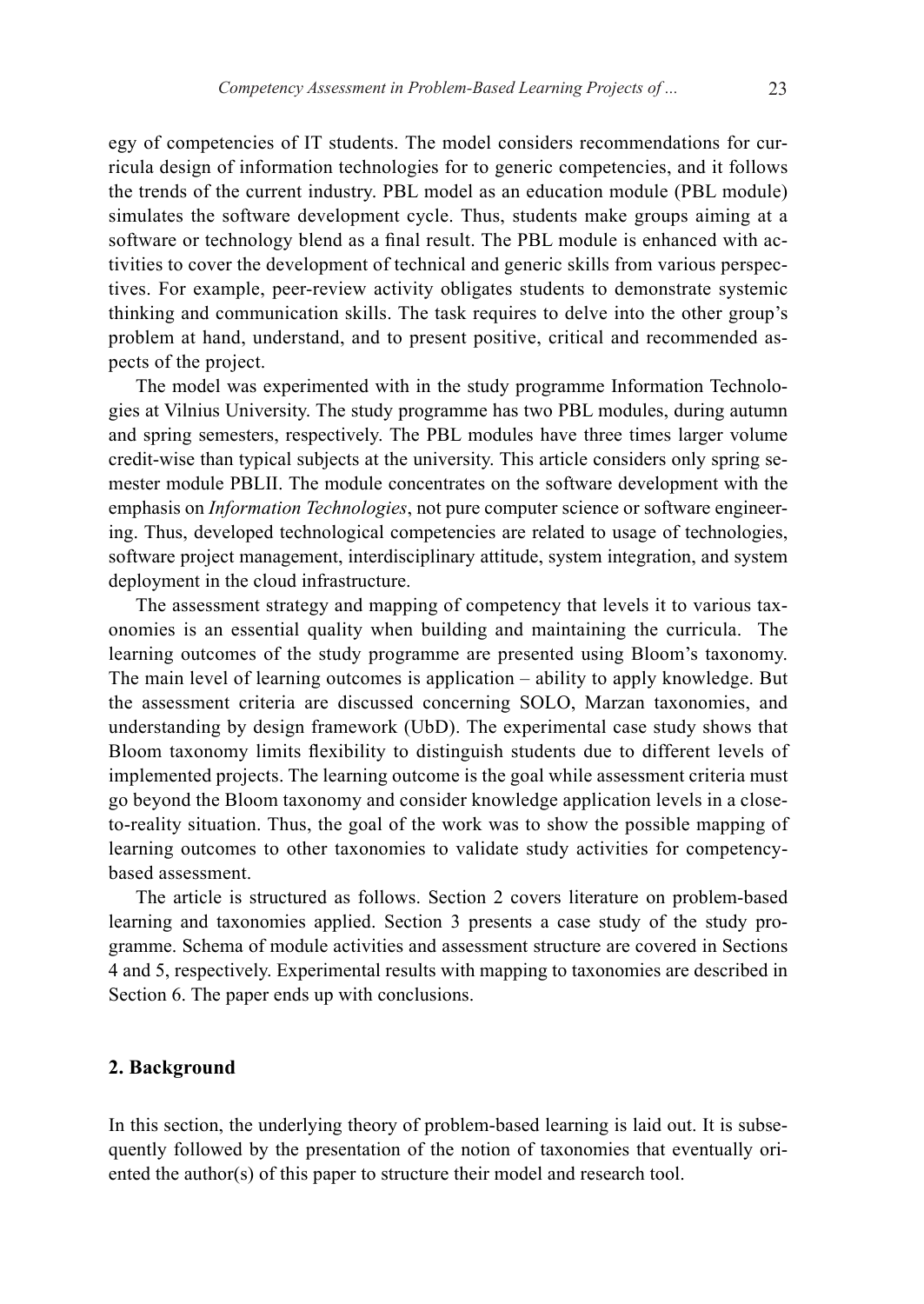#### *Problem-based learning*

PBL has its origin in medical education, and it is widely adopted for different disciplines such as engineering, geography (Xian, Madhavan, 2015, p. 282), mathematics (Letchumanan, 2009), and computer science (Koch, Teege, 1999). It has also been successfully used in primary, basic, secondary, vocational and higher education (Torp and Sage, 2002), and in different subjects, in different contexts, learners of different ages are trained (Maudsley, 1999), and for different purposes (e.g. curriculum design and developments, learning assessment, students motivation (Xian, Madhavan, 2015, p. 290).

PBL is also one of the methods of constructivist teaching and learning theory. The pioneer of the constructivist theory, S. Papert, has expanded the theory of constructivism by stating that learning is best when the learner actively develops objects of the real world, and not just ideas or knowledge that deliberately engages in design. New knowledge is created from interrelation with the world through perception and action (Hendry *et al.*, 1999).

Since problem-based learning is learner-centred, it means that the learner is therefore responsible for his/her learning and solving problems on his/her own (Savery, 2015). Thus, learners have work to independently enough to acquire needed skills and to choose appropriate learning methods or methodologies. This independence encourages learner motivation (Savery and Duffy, 1995). However, learning autonomously, especially in new situations is quite challenging for students. Students could learn and do discrete things but not be able to put it all together in the context. Due to this, the transformation of a content-based curricular model into competency-based is needed. This can be achieved by using the Understanding by Design framework (Sabin *et al.*, 2017, p.28). In the competency-based IT curricular framework, competency is a measure of significant learning, achieved through aligning performance goals with active, inquiry, collaborative, experiential, and reflective learning.

In PBL, the teacher is a facilitator of collaborative knowledge construction often is referred to as the tutor. Facilitation techniques are crucial to the success of PBL. To this end, McCaughan (2015) develops a PBL tutoring framework as recommendations for the communication techniques, strategies, actions of the PBL tutor. Likewise, to facilitate the learning well the role of the teacher is critical. Thus, the tutor must be well equipped with different skills to inspire students for self-direct learning, teamwork, communication, social skills and lifelong learning. PBL is student-centred learning, not teacher-centred teaching, hence introducing a new teacher role and a new studentteacher relationship. Subsequently the similarities of three theories were explored that include Howard Barrows' principles for the PBL tutor's actions, Dewey's theories that address teacher behaviors and Carl Rogers's conceptual frameworks that support the therapeutic behaviors of the client-centered therapist; and extracts the common facilitation techniques in order to show the support of the psychological and educational principles.

In more detail, PBL can be characterised as an environment with such key elements that include student-centred, ill-structured problems, multi-disciplinary focus, self-regulation, collaboration, reflection, and evaluation, and, closing analyses (Nelson, 2010).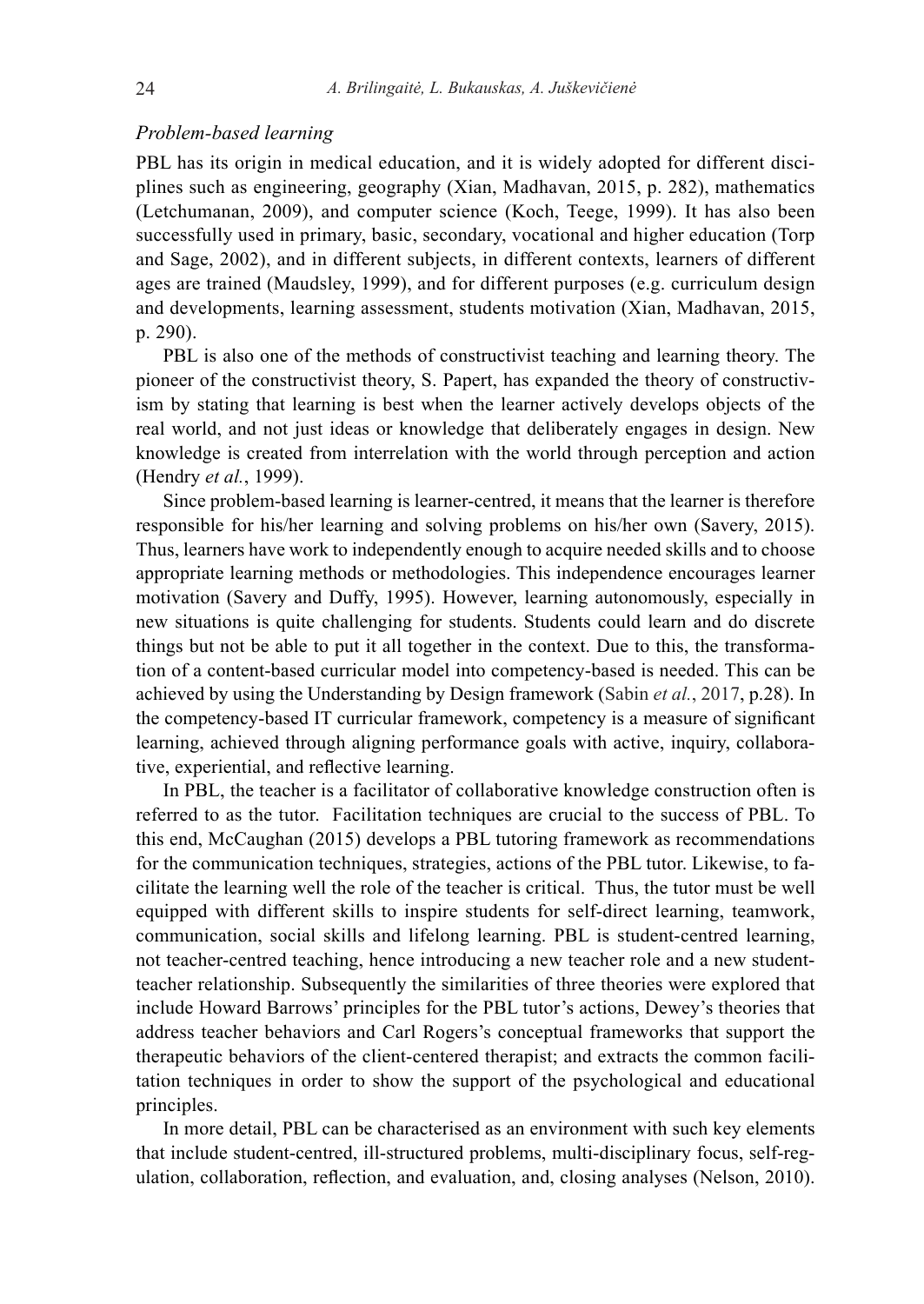Thus, students must have the responsibility for their learning, and the problems they are solving must be from the real world. The learning process should be integrated from a wide range of disciplines and involve information sharing, self and peer assessment.

Based on these core features, Ho and Chan (2015) develop the PBL model further. This model consists of seven-step cyclical PBL learning process: (1) Present the problem statement; (2) Analyse the problem statement; (3) Formulate the investigation plan; (4) Present the investigation plan; (5) Carry out the investigation plan; (6) Present results, conclusions and recommendations; (7) Evaluate and propose new inquiry.

To have a successful PBL implementation, the problem statement must be ill-structured. Therefore it means that the problem is complex and cannot be solved by a simple algorithm. Such problems do not necessarily have a single correct answer but require learners to consider alternatives and to provide a reasoned argument to support the solution that they generate (Hmelo-Silver, Barrows, 2006). If the problem is well-structured, it consequences less motivation and effort of the students in the development of the solution (Savery, 2015, p.8). The analyses phase can be divided into two sub-activities: identification of what is known and unknown, and determination of what needs to be known. Thus, students must have the responsibility for their learning. In order to formulate the investigation plan, the goal must be set as well as the hypotheses. Methods, resources, activities, procedures are also decided at this phase. Also, the roles of group members and the timeline are set up. Next, the plan is presented and refined. At step 5 the data is collected, the progress is monitored and evaluated, and the used strategies are regulated. Next, the findings are analysed, the conclusions are drawn, and recommendations are suggested. The last step involves self and group evaluation, future investigation proposition.

PBL enhances problem-solving, independent learning and teamwork, cooperation and collaboration skills (Prince *et al.*, 2005). Those are known as general competencies. Additionally, PBL facilitates the development of key professional competencies such as critical thinking, communication skills, interpersonal relations, and self-assessment (Chaves *et al.*, 2006). In a broader interpretation, the *competency* indicates sufficiency of knowledge and skills that enable someone to act in a wide variety of situations. It can be defined as "a cluster of related abilities, commitments, knowledge, and skills that enable a person to act effectively in a job or situation". <sup>1</sup>

Research on Competency models conducted by Markus *et al.*, (2005) showed that the published competency definitions can be grouped into three distinct approaches: educational standards (knowledge, skills and attitudes), behaviour repertoires (knowledge, motives, traits, self-images and social roles and skills), and organizational competencies (organisational competencies for competitive advantage).

Broadly, the competencies can be generic (universal) and specific. This division is usually used in competency models – as a descriptive tool that identifies the knowledge, skills, abilities, and behaviour needed to perform effectively in an organisation (Markus *et al.*, 2005; Letelier *et al.*, 2003). As mentioned above PBL enhances general competencies, however it is found that this approach is also suitable for specific competencies

 $1$  http://www.businessdictionary.com/definition/competence.html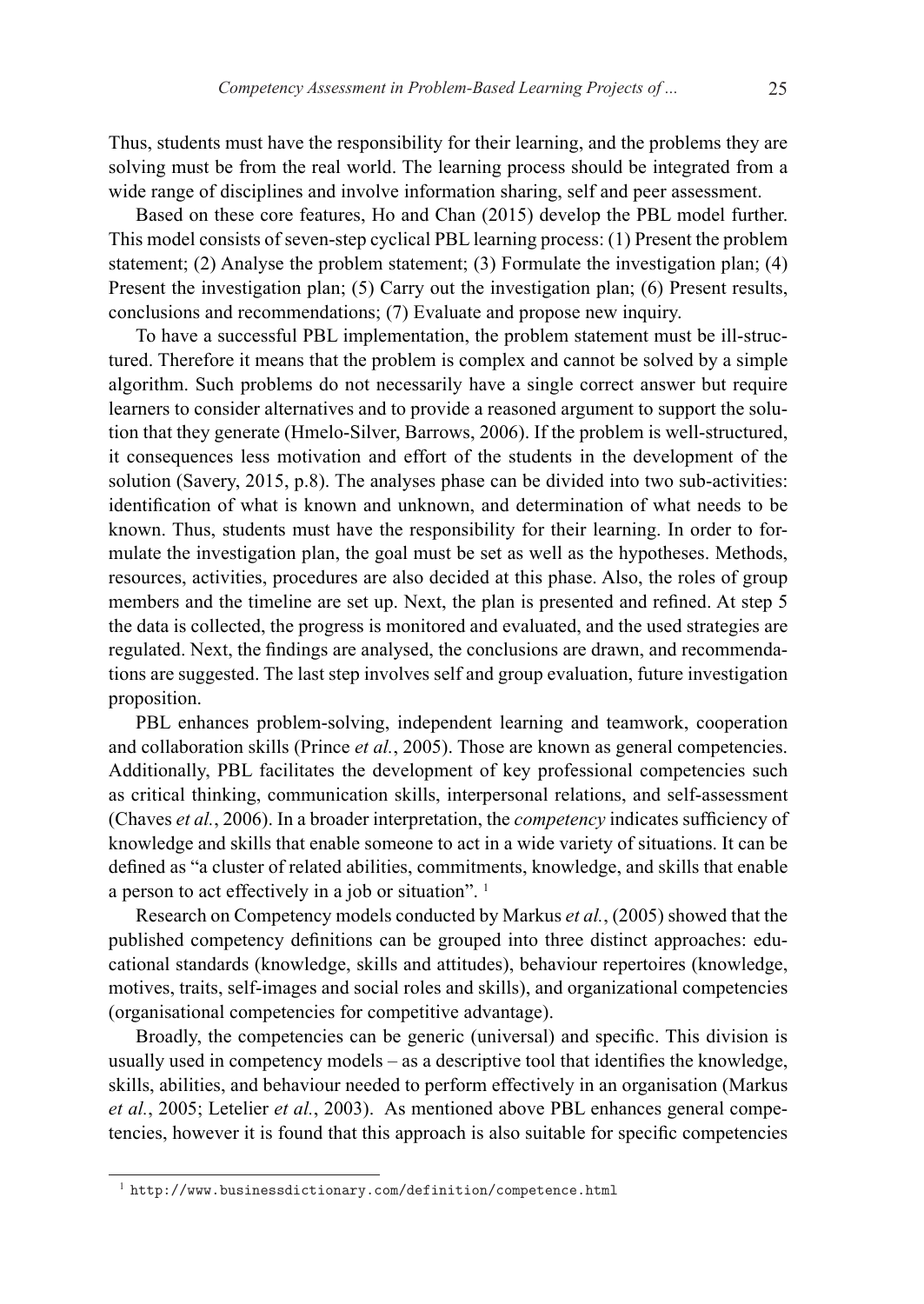development (such as, the ability to reason scientifically about concepts and techniques, and able to communicate the scientific problem, contributions to its solution), often combining it with learning taxonomies, for example Bloom's, PBL Aalborg model (Dolog *et al.*, 2016).

Sometimes competencies are considered as learning outcomes – the abilities related to professional performance (Letelier *et al.*, 2003), for example, engineering design, project management; either are mapped to learning outcomes such as ACM Competency Model classification system mapped to Information Technology Curriculum (Hawthorne *et al.*, 2014). Competency models should provide an operational definition for each competency and sub competency, together with measurable or observable performance indicators or standards against which to evaluate individuals.

Thus, learning assessment can be done clearly and without ambiguity by verifying competency achievement in students as well as using learning taxonomies – educational learning objectives models.

#### 2.1. *Taxonomies*

Taxonomy in a broad sense is defined as a science of classification or a systematic framework. Consequently, it means the quality assurance of proper assessment because it leads to the elimination of the mismatch between what is intended and what is achieved. In education, it is crucial to have clear links between learning objectives, assessment and outcomes. Therefore the need of taxonomies is obvious.

Two widely used taxonomies for assessment of learning are the Bloom taxonomy (original and modified) and the SOLO taxonomy (Meerbaum-Salant *et al.*, 2013). Modified taxonomies such as those proposed by Anderson *et al.*, (2001), and the New Taxonomy by Marzano and Kendall's (Marzano and Kendal, (2008) were developed based on original Bloom taxonomy (Bloom *et al.*, 1956) due to flaws and inconsistencies (Marzano and Kendal, 2008, p.1), and drawbacks to it use in computer science field (Fuller *et al.*, 2007).

In the computer science (CS) field, the assessment design is most often carried out by using original and revised Bloom's taxonomy. One of such revisions is presented by Johnson, Fuller (2007): they incorporated higher application capstone level arguing that in computer science (CS) modules the focus of assessment appeared to be at the application level. However, the question about such the reformulation of Bloom's taxonomy (for more helpful descriptions of cognitive levels in CS) was not answered.

Another solution was presented by (Fuller *et al.*, 2007) to separate Bloom's six levels into two dimensions: Producing (incorporating apply and create) and Interpreting (incorporating remember, understand, analyse and evaluate). Thus, the generated matrix can be used to identify a range of different learning trajectories and hence to guide students on how to improve their skills and understanding. Therefore, to illustrate the proposed by Fuller *et al.*, taxonomy application, a list of problem-solving activities were provided with descriptions related to programming, which included: *Adaptation* for the modification of a solution of other domains/ranges. The competency close to *Create* on the verti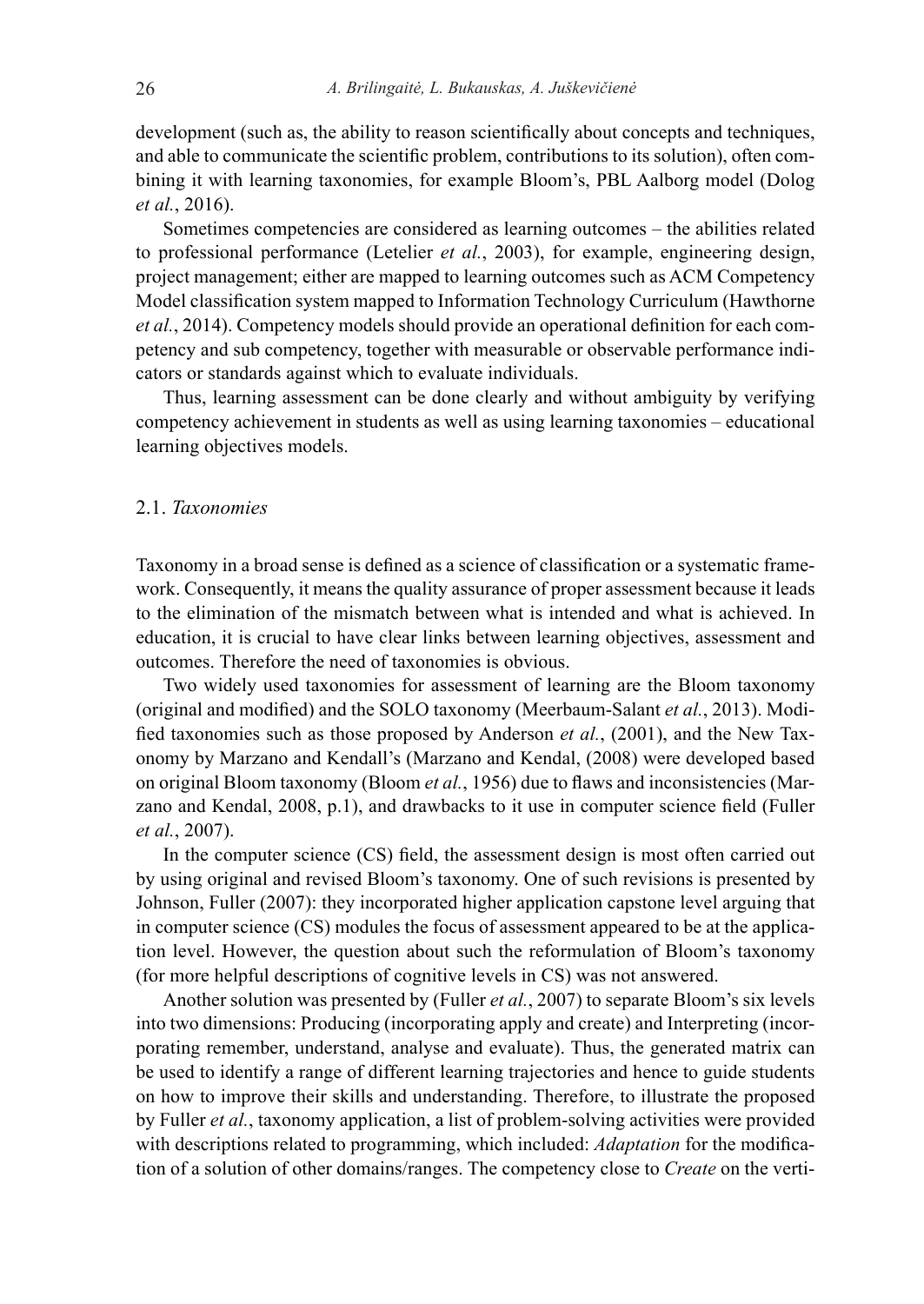cal scale, and at least, *Understand* on the horizontal scale, because modifying involves production, and, knowing what and how to modify requires understanding.

The proposed taxonomy by Fuller *et al.* was then developed based on the literature review on educational taxonomies and their use in computer science education with the special focus on the problems identified. Incidentally, the need of a new taxonomy was presented in (Meerbaum-Salant *et al.* (2013). It was identified that there were some difficulties in categorising programming activities within the existing taxonomies. As a consequence, they developed a new one by combining the revisions made by Anderson *et al.* (2001) Bloom and SOLO taxonomies. To this end, in that study, three intermediate categories of unistructural, multistructural, and relational from SOLO and three from Bloom taxonomy (understanding, applying, and creating) were selected to focus on. The proposed taxonomy application was implemented by developing the tests for middle-school students' assessment who were learning concepts of CS from Scratch. The taxonomy was augmented by observations and interviews.

The original Bloom's taxonomy was also used for specifying learning outcomes in CS before assessment and for exploration, specification, and refinement of assessable learning objectives in CS courses. As expressed by Starr *et al.* (2008), a process for taxonomy application in computer science (and other disciplines) was presented by specifying assessable learning objectives throughout the CS curriculum focused on programmatic assessment, as well a case study of how taxonomy may be applied in a CS course.

## **3. Case Study**

This section presents the structure of the *Information Technologies* study programme and covers semesters that implement the PBL modules. The section lists learning outcomes of the PBL modules. The programme belongs to the study field of Computer Science due to the national study classification.

#### 3.1. *PBL Modules in the Study Programme*

Problem-based learning projects (PBLP) are integrated into two semesters of the Information Technologies study programme. Both semesters are an integral part of the second year of studies, and it is proposed as a freely elective specialisation. The structure of the programme is presented in Fig. 1. The study programme contains seven semesters. During the first year (semesters I and II) all study subjects are worth 5 credits (represented by squares). After the first-year, students can choose the specialisation of the programme. The specialisation lasts two semesters (III and IV). The specialisation includes PBLP of 15 credits (PBLI and PBLII) and three subjects of 5 credits as PBLP follows the idea of PBL Aalborg model. Afterwards, PBL learning style can be noted in semester projects (S), professional practice (PP), and final bachelor thesis (BSC). During the PBLI students have a lot of freedom to choose the solution of the problem while Management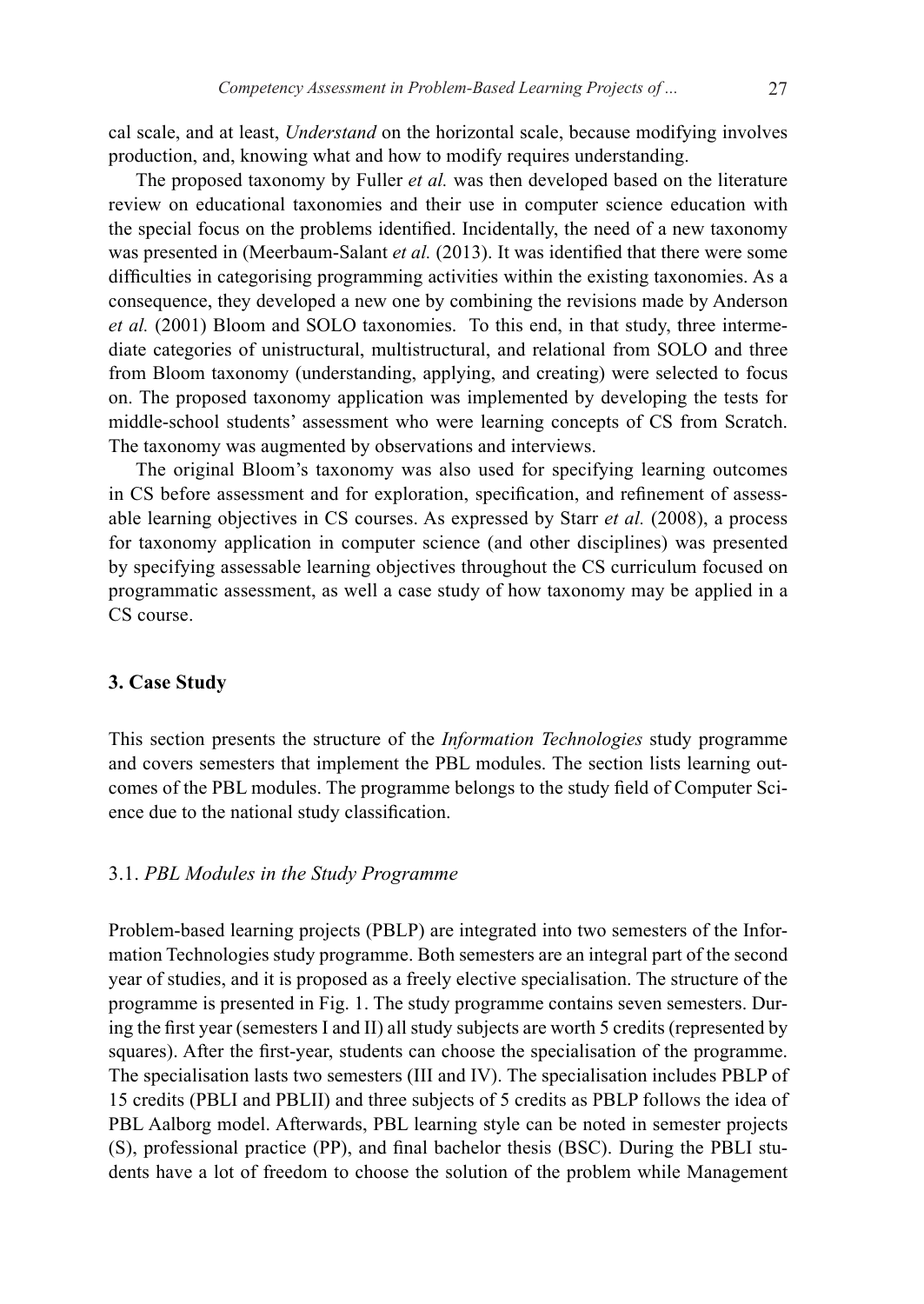

Fig. 1. Structure of the study programme.

Systems PBLII emphasises human-computer interaction, web technologies, and applications on the client-server architecture. This paper considers only PBLII project.

During PBLII project students must consider knowledge and skills obtained during some specific subjects to solve the problem and present the solution professionally. Table 1 presents lists of subjects that are integrated into projects. The first column contains subjects from the previous semesters (number identifies the semester), and the second column lists the subjects of the fourth semester. The subjects in grey must be reflected. During the fourth semester, Web Technologies and Human-Computer Interaction (HCI) subjects are mandatory. Thus, they must be reflected in the projects. Database Management Systems, Basics of Virtualization, and Software Engineering are taught during the third semester and make the basis for Three-Tier or Two-Tier client-server software architecture development. Any other knowledge, typically, is used indirectly. E.g. UNIX skills are needed to set up a virtual machine, or object-oriented programming skills are required to program in PHP or Java.

During the PBLII semester, students work in teams of 2–3 students and create solutions within various disciplines of their choice. The topics are suggested by the teaching staff and by the partners (other university departments or external industrial partners). For example, students developed the Epilepsy Register and Medical Genetics Information System in collaboration with staff from the Faculty of Medicine, Bone Fossil System with researchers of Faculty of History and Faculty of Medicine, Student Academic System Module for the faculty information system, and Park Tourist System with industrial partners. While the Publication Review System, Time Management System, University Game (SimTower style) were suggested by the teaching staff of the PBLII module.

| Table 1                                   |
|-------------------------------------------|
| Subjects that are considered during PBLII |

| Previous semesters                  | Current semester                  |
|-------------------------------------|-----------------------------------|
| Data structures and algorithms (2)  | <b>Human-Computer Interaction</b> |
| Database management systems (3)     | <b>Web Technologies</b>           |
| UNIX operating systems (2)          | <b>Optional Course</b>            |
| <b>Basics of Virtualization (3)</b> |                                   |
| <b>Software Engineering (3)</b>     |                                   |
| Object-Oriented Programming (2)     |                                   |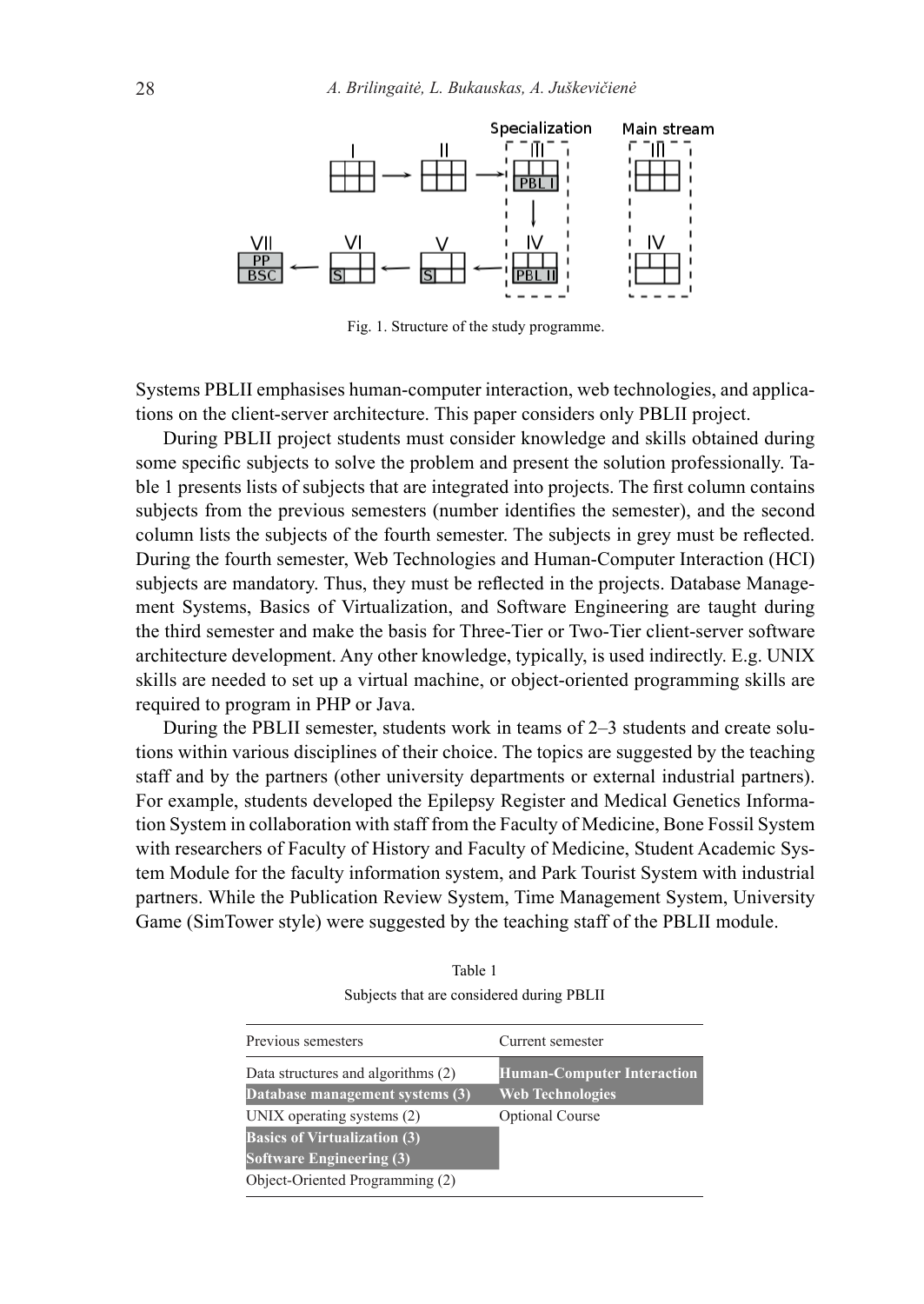#### 3.2. *Competencies and Learning Outcomes*

The PBLII module develops a list of competencies defined in the description of the study programme. The programme was an illustrative example in the National Tuning project (TL09-12) for the computer science field. The competencies were defined and updated several times during the projects (IISPDCS II, AMIPA) and before the accreditation (ERITSP2013). The committee of the study programme defined the competencies and learning outcomes, as well as their mapping to subjects. Based on Vilnius University regulations, it is study program committee's responsibility to ensure study quality and to support the description of competencies for the study programme.

The competencies of the programme are distinguished into generic (G) and subject-specific (S) as Vilnius University defined recommendations for such distinction in the Tuning project (TL09-12). The study programme has seven generic and nine subject-specific competencies. PBLII develops six for each group. Also, each competency is associated with one or several learning outcomes (LO). The list of competencies and discussion of learning outcomes is not in the scope of this paper, and a full list of learning outcomes is not provided. The used notation is adapted to the needs of the article.

Generic learning outcomes (GLO) to be developed in the PBLII module are as follows:

- GLO1 **Practical Thinking**. Ability to use existing theoretical models, terminology, recommended programming, modelling, and system administration principles and tools in applied sciences and everyday life.
- GLO2 **Communication.** Ability to explain own subject area and work specifics in Lithuanian and in English no matter what the profession of the listener is.
- GLO3 **Information Management and Systemic Thinking**. Ability to sum up and systematise received/provided requirements or the process of the solution of the task/work.
- GLO4 **Problem-Solving**. Ability to define a problem in application area and apply the the existing solutions.
- GLO5 **Usage of Information and Communication Technologies**. Ability to distinguish pros and cons of the software according to the properties of the user interface, support, installation, friendliness with other software; knowledge about the components of hardware (computer and network).
- GLO6 **Collaboration and Time Management**. Ability to plan own or group activities and ability to distribute tasks among group members based on task difficulty or according to the recommendations or comments of the expert.

The module does not develop ethical behaviour that is also a part of study program's generic competencies. Ethical sense is important in the course, but there is no specific emphasis on it. The generic competencies of the course are related to the team work on a specific task that is a close-to-reality situation. Thus, problem-solving, collaboration and a practical approach make the basis of a student professional development during the project.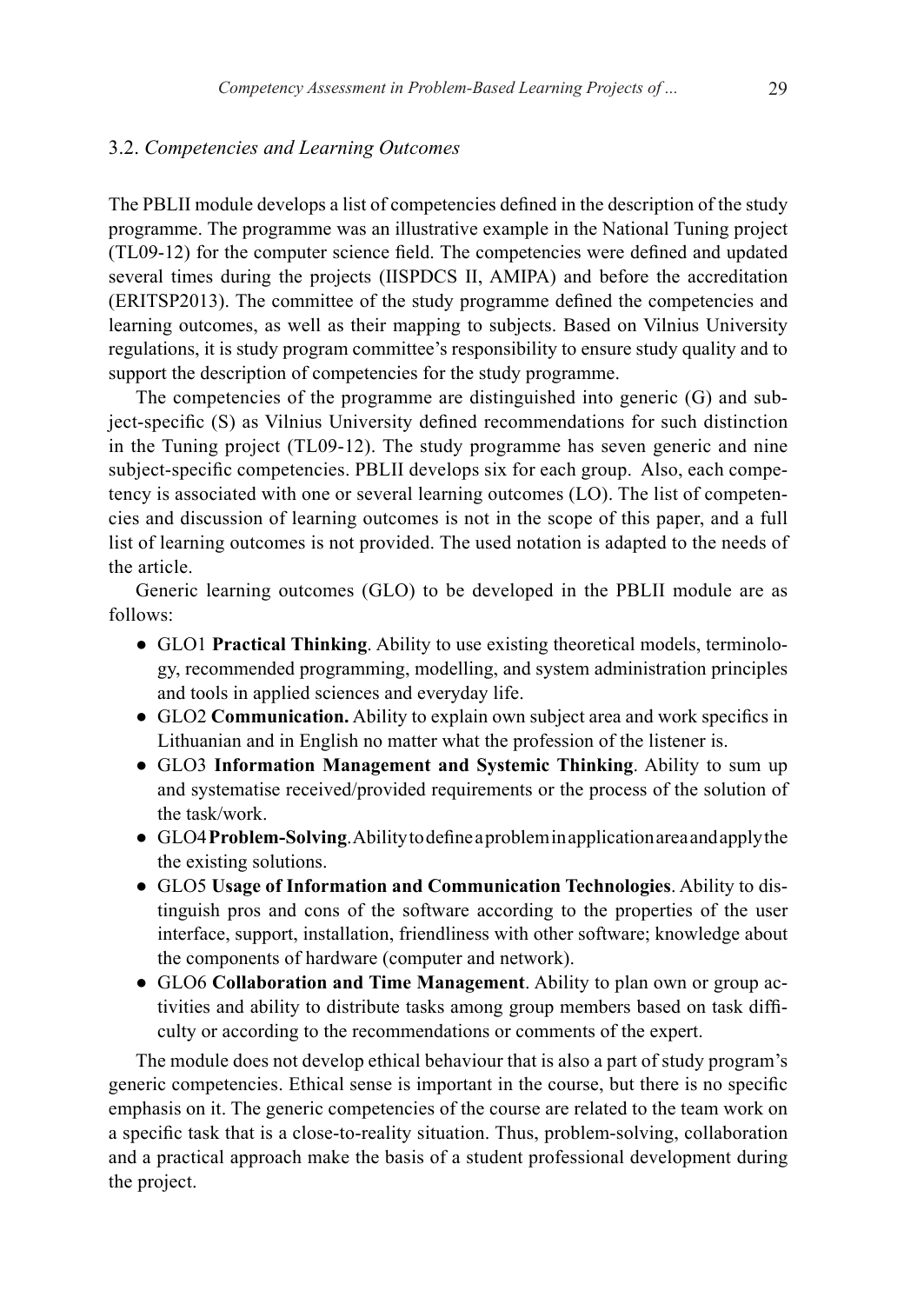The subject-specific learning outcomes (SLO) to be developed in the PBLII module are as follows:

- SLO1 **Software Design and Development: Programming.** Ability to write programs in the application area using programming languages of various programming paradigms (imperative, object-oriented, functional).
- SLO2 **Software Design and Development: Component Integration**. Ability to generalise the interface of the software, dependency from the other software or hardware and to provide the specification of integration.
- SLO3 **Computational Thinking**. Ability to present the algorithm using various techniques (pseudo-code, schema, etc.) for the given task or program; ability to implement others' algorithms; ability to formulate the task in different levels of abstraction.
- SLO4 **Production of Software Documentation.** Ability to write software (service) specification and user manuals.
- SLO5 **Testing**. Ability to define the testing environment and testing requirements for the projects of the application area, to create a testing scenario and to automate testing partially.
- SLO6 **Project Management**. Ability to apply project management standards participating in the project work.
- SLO7 **Data Management**. Ability to apply traditional data structures and modelling methods in the application area.

The discussed module does not develop software support, computer network construction, and security management learning outcomes directly. Thus, they are not assigned to the module. The information and infrastructure security is considered in the course, but with no specific emphasis. The module develops competencies using a practical approach.

The description of the course has the list of learning outcomes that reflect the assigned competencies and learning outcomes of the programme. Each subject-specific learning outcome of the study programme is related to one or more learning outcomes of the module. The learning outcomes of the module were defined by the module coordinators and approved by the committee of the study programme. The programme committee members, as well as coordinators of PBL modules, have experience in PBL Aalborg style from both, student and teacher perspectives. Some learning outcomes of generic competencies are integrated into several LOs of the module. The mapping of module LOs to study programme LOs is presented in Table 2.

In Table 2, LO1 is defined as an ability to understand the essence of the problem, to distinguish and analyse the requirements and restrictions, to find the existing solutions and to organise them, to foresee the possible solutions or the use of the existing solutions; ability to solve problems by applying knowledge in practice. LO1 is related to problem-solving ability (GLO4). The problems that are presented for students require practical thinking, prior knowledge of existing solutions and tools (GLO1), ability to systemize the received information (GLO3). This LO stresses the importance of problem-solving in a more theoretical level without emphasis on the practical skills. Thus, it is closely related to software design (SLO1).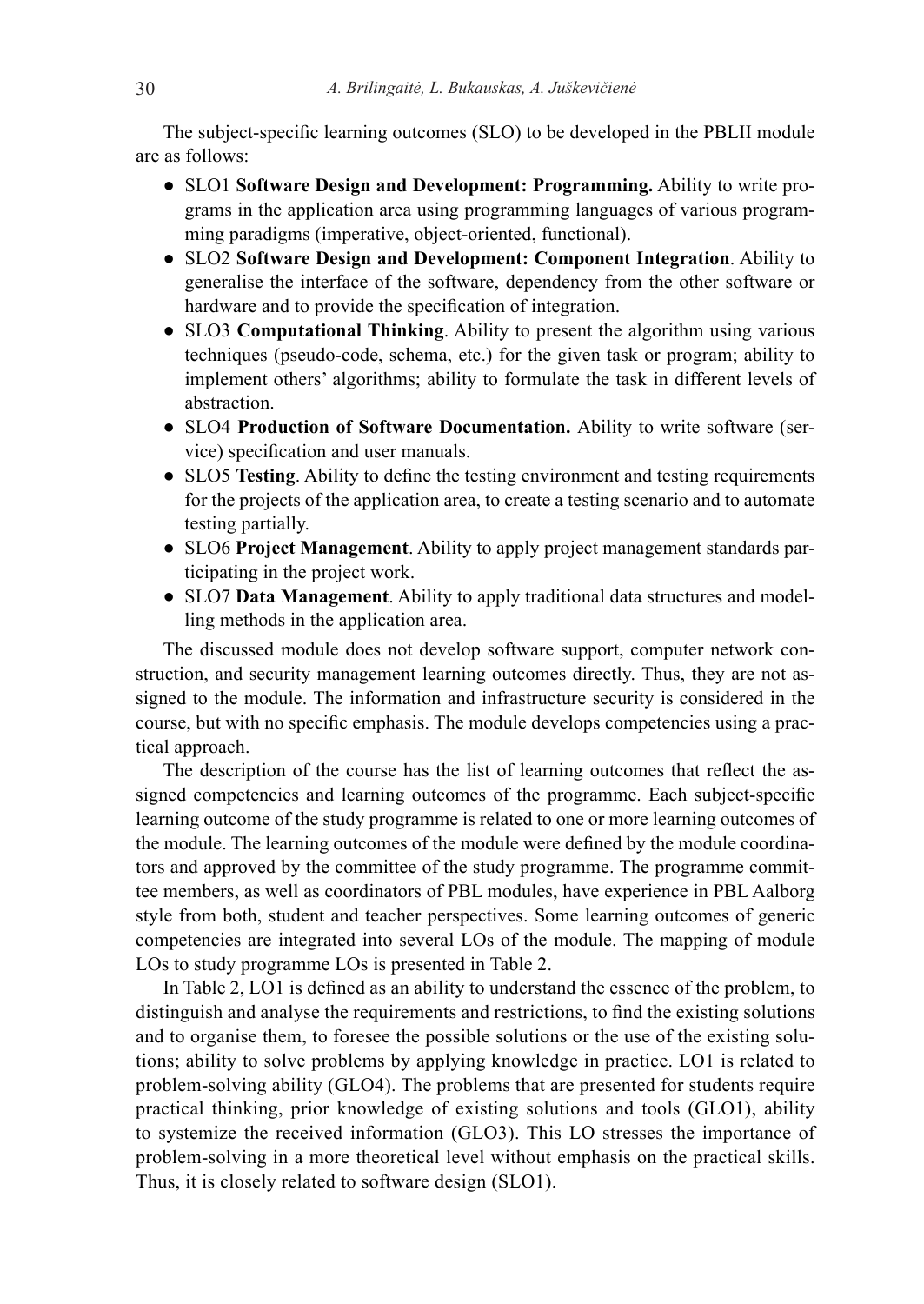|                 |              |              |              |             |   | GLO1 GLO2 GLO3 GLO4 GLO5 GLO6 SLO1 SLO2 SLO3 SLO4 SLO5 SLO6 SLO7 |   |   |   |   |   |   |  |
|-----------------|--------------|--------------|--------------|-------------|---|------------------------------------------------------------------|---|---|---|---|---|---|--|
| LO1             | $\mathbf{x}$ |              | $\mathbf{x}$ | $\mathbf x$ |   |                                                                  | X |   |   |   |   |   |  |
| LO <sub>2</sub> |              | X            |              |             |   |                                                                  |   |   |   | X |   |   |  |
| LO <sub>3</sub> |              |              |              |             |   | X                                                                |   |   |   |   |   | X |  |
| LO <sub>4</sub> |              |              |              |             | X |                                                                  | X | X |   | X |   |   |  |
| LO5             | $\mathbf{x}$ | $\mathbf{x}$ | X            |             |   |                                                                  |   |   | X |   |   |   |  |
| LO <sub>6</sub> |              |              | $\mathbf x$  |             |   |                                                                  |   |   |   |   | X |   |  |
| LO <sub>7</sub> | X            |              |              |             |   |                                                                  |   |   |   |   |   |   |  |

Table 2 Mapping of module learning outcomes to learning outcomes of the study programme

LO2 is defined as an ability to present ideas, explain problems and their solutions fluently, clearly, and in detail in written or in oral form. It represents generic competency of communication. The student must be able to present problem-solving case in oral and written form (GLO2), including software documentation (SLO4).

LO3 is defined as an ability to work in a group, participate in the planning of the group activities, take responsibility for group work, show the initiative to distribute group tasks. It also includes the ability to carry out the individual or group tasks on time and knowledge of the main principles of project management as well as the ability to use version control systems. LO3 reflects teamwork, effective collaboration, and time management (GLO6), as well as project management (SLO6). During the IT project, specific tools must be used to demonstrate each team member's input to the project, e.g. version control systems.

LO4 is defined as an ability to implement the programming part of the project in the programming language(s) chosen by the group, ability to generalise the interface of own or used software and dependencies on other hardware or software; ability to write user manuals. LO4 is a very subject-specific learning outcome. It covers software design and development (programming and integration) with documentation preparation (SLO1, SLO2, SLO4). This LO requires the ability to use information and communication technologies (GLO5). The LO stresses problem-solving from a very practical approach.

LO5 is defined as the ability to present the algorithmic solutions in pseudo-code or schemas, to explain them, and to evaluate their correspondence to the programming part. LO5 learning outcome combines computational thinking (SLO3) with communication abilities (GLO2) for practical and systemic thinking (GLO1 and GLO3). The algorithmic solution must be chosen and implemented, as well as correctly presented with the argumentation related to existing theories and requirements.

LO6 is defined as an ability to foresee test cases of own software, to set and implement them. It is mapped as a Testing learning outcome (SLO5). To define testing cases the systemic thinking must be involved (GLO3).

LO7 is defined as an ability to choose the suitable data model and the ability to apply standard data structures. Thus Such this learning outcome represents the ability to define a data model (SLO7). Naturally, data modelling is influenced by some prior requirements, and, information must be managed correctly (SLO3).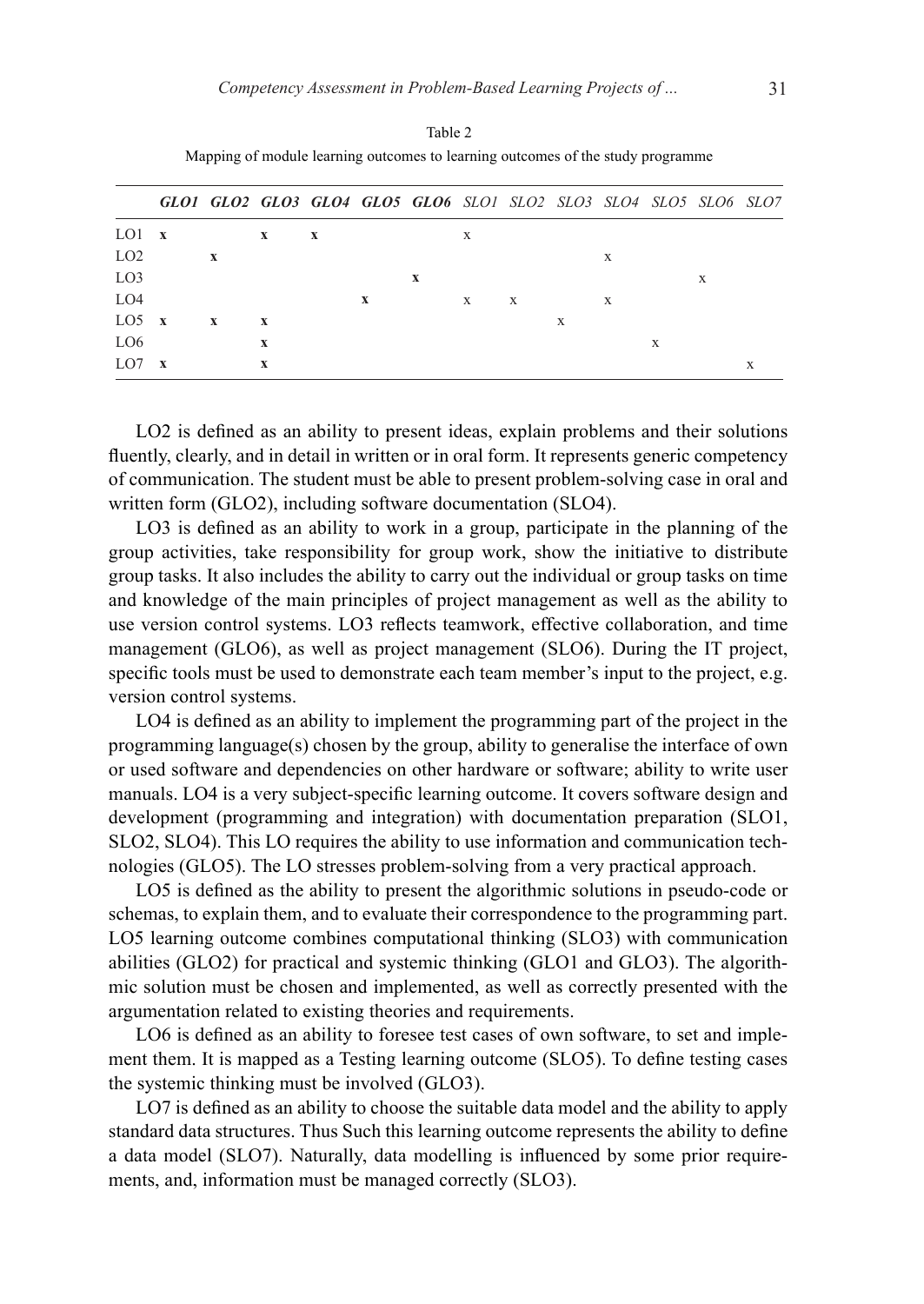## **4. Methodology**

This section presents the PBL model to evolve from the requirement-based assessment to competency based assessment. We designed the schema and timeflow of activities that enabled development and assessment of learning outcomes with a strong emphasis on generic competencies.

## 4.1. *Module Activities*

The PBL module was designed to simulate real software development project. Modern IT teams use the AGILE methodology to follow the status of the project. Weekly sprints with what was done, what is under development, and what will be done, are discussed. To some extent some module activities reflect such methodology but with no expressed and regular sprints. The final result of the PBL project is the report and the programming part as a software product.

During the module, a set of activities is organised. Fig. 2 presents the time flow of activities. The time flow was divided into 16 weeks as one semester of the Vilnius University. Thus, projects have a rather long period as recommended in Sabin *et al.* (2017). The first week of the PBL module has no activities as students must start with other parallel subjects to get understanding how their material or activities can be integrated into the PBL module. The final week is dedicated to final touches of the project: report and programming.



Fig. 2. Time flow of activities.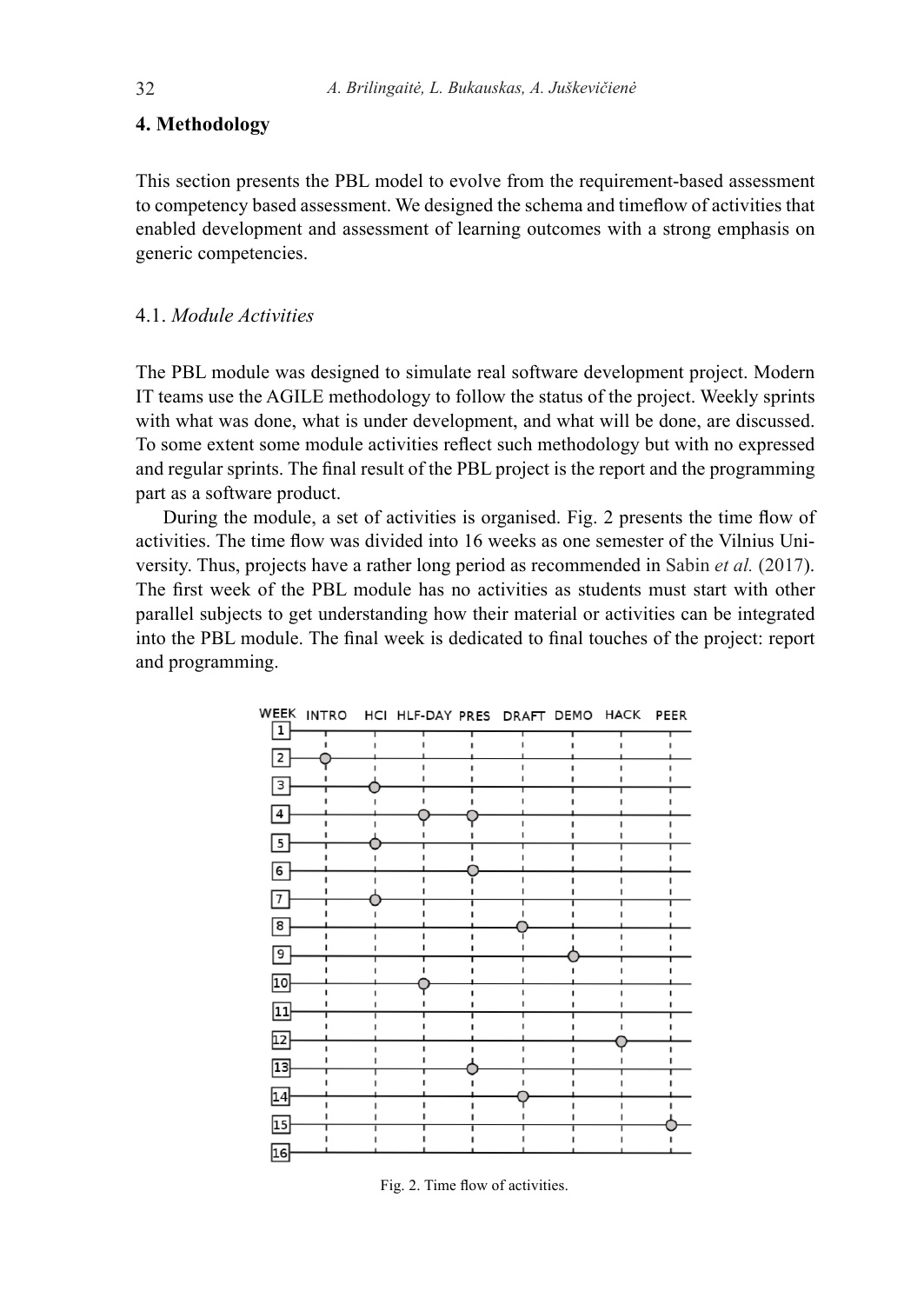The types of activities are an introductory seminar, specific seminars (technological skills, use cases), half-day workshops, presentations, submissions of drafts, demonstration seminar, hack-the-project, and peer-review. This model assumes HCI seminars as specific seminars, but they can be replaced with other computer science topics.

The introduction to the module, project market, group formation, and work plan are made during Week 2 seminar. PBLII follows PBLI from the previous semester. Thus, the introduction seminar covers only module requirements, plan of the semester, and project topic descriptions. The PBL learning style is covered in a semester before PBLI (details are presented by Brilingaitė and Bukauskas, 2017).

HCI seminars with case studies, making of prototypes, etc. are planned for the first part of the semester, weeks 3, 5, and 7. Half day workshops (HLF-DAY) are organised to foster the start of the project (analysis and possible directions) and to foster programming tasks during weeks 4 and 10, respectively.

Presentations of groups enable the regular status check of the group project. The first two presentations are organised during the first part of the semester. They are dedicated to the analysis of the problem and design of the software. The last presentation can already cover very specific implementation details. As groups are formed of 2 to 3 students, groups that have a pair of students use this seminar just for the status check and can choose when to make a presentation.

Drafts of the reports are submitted on weeks 8 and 14. In the middle of the semester, there is an important status check of the project. The first draft is submitted, and the demonstration seminar is organised afterwards. On week 12, the hack the project activity shows the development phase of the project. Each student could try to hack some project and report findings. The second significant status check is close to the end of the semester. The second draft is submitted to get much feedback from the colleagues and supervisors. Thus, the peer-review is done in week 15 after the second draft is submitted.

#### 4.2. *Assessment Structure*

We designed the evaluation strategy that includes individual and group assessment. The summative assessment and formative assessment types are applied during the semester. The assessment process is spread during the semester and the exam day. Fig. 3 illus-



Fig. 3. Point distribution among assessment elements.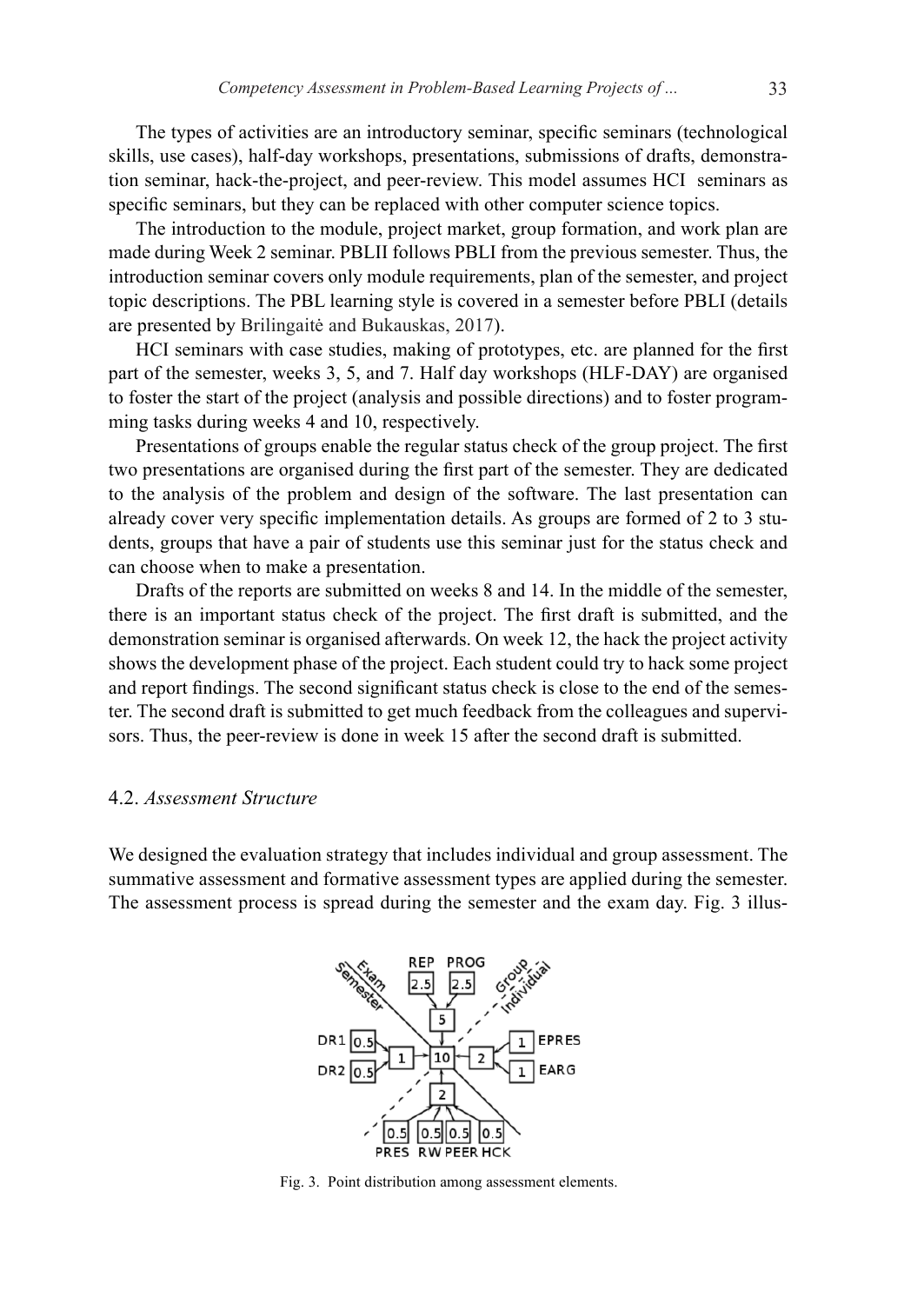trates the point distribution among elements of the summative assessment. To observe the development of student competence and the achieved level, the formative assessment is applied during the activities that are not included in the final evaluation. The total sum of points is 10. The solid line from the left-top corner separates exam points from the points earned during the semester, whereas, the dashed line from the right-top corner separates group and individual assessment activities, respectively.

## 4.3. *Individual Assessment*

During the semester four individual assessment elements are formed. All elements are equal, i.e. 0.5 points.

Oral Communication. Once per semester, each student must present the group project based on the current stage. The presentation (PRES) includes preparation and upload of the slides. Also, once per semester, each student must review (RW) presentations during the presentation seminar. Each group assigns delegates for the presentation and review activities for each seminar. Students must be able to prepare slides using professional dictionary, tools, visual elements, and reflect the current situation of the project.

Written Communication. There are two individual tasks related to personal written communication. Each student must write a peer-review (PEER) of another group's report. Also, each student must present the hack-the-project report (HCK) with her findings. Students must be able to distinguish advantages and disadvantages of projects, argument missing, unnecessary, or advanced solutions, principles, etc. The dictionary must be professional, the flow of thought must be logical and consequent.

During the exam two evaluations are set up. Each part is worth 1 point. During the exam day, each student is evaluated individually. The student must be able to prepare and integrate slides nicely into the group's presentation. One point is related to slide quality and presentation (EPRES). Another point covers the defence of the project (EARG). During the defence, the student must be able to make arguments, discuss and substantiate points of view.

#### 4.4. *Group Assessment*

During the semester, two drafts (DR1 and DR2) of the report are uploaded and evaluated. Each draft evaluation is based on the current project stage. Each part is worth 0.5 points. Skills of the professional communication are evaluated, as well as the ability to reach the required level in the project stage.

The final result of the project is the report (REP) and the programming part (PROG). Each part is worth 2.5 points. The programming part includes programming code, installation guide, binary executable project. The evaluation is presented at exam time. The criteria for the report are the same as for other written parts, but the final project report must cover the whole project and must include all parts from the introduction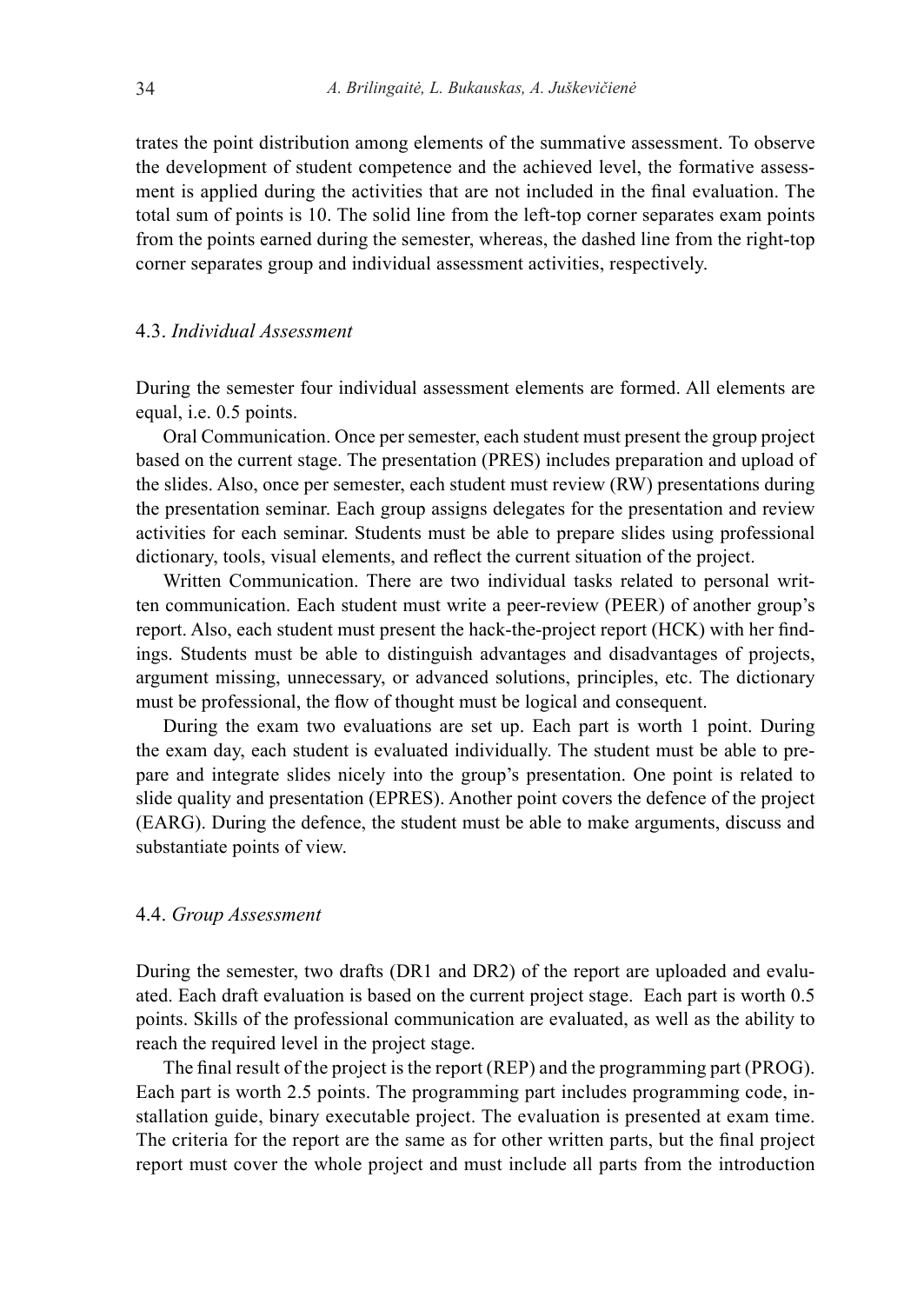with a motivation and problem description to the implementation with testing phase via analysis and design. The final programming part is a prototype that can be accessed, installed, and that includes the planned functionality. The report is assessed based on several criteria: form, structure, and fluency, an organisation of the related work, citations, complexity, clearness, practical part, and significance of the problem solution.

## **5. Results**

This section presents the three-year observation of student performance during the implementation of the PBL model. The model enabled mapping of LOs to activities. To justify the level of students, the LOs were mapped to several taxonomies.

## 5.1. *Observation*

The PBL model of this paper was tested three times within the study programme Information Technologies. Table 3 provides statistics on a total number of students and a number of failed students with the reasons of underachievement.

In Fig. 4, the assessment of intermediate drafts and the final version of the report is presented in percentage ranges. The data series is an average for each year from all students where each assessment element is scaled from 0 to 100. It should be noted, that drafts were group activities and students are evaluated as a group whereas final report is evaluated as a group and only with exceptions a few deviations are individual.

In Fig. 4, one can see interesting fact that in 2015 and 2016 intermediate drafts were evaluated in average better than the final report at the end. At the same time years, 2015 and 2016 were having a much higher evaluation of reports than in 2017. The reasons were that students did not have clear guidelines in advance for draft versions to be expected and students tried to postpone the work till the latest report. As organisers of the PBLII we noticed that students right from the beginning should receive very clear way recommendations for each draft version and in 2017 we have successfully modified descriptions, requirements and helpful comments of intermediate reports.

In Fig. 5 the average performance of students during the final exam with assessment elements and the final grade is shown. It should be noted that the final grade consists of final assessment elements during the final exam and the performance during the semester. As one can observe for implementation of the project mostly subject-specific competencies are evaluated. It is very clear what to evaluate and each year students have a very similar background when working on PBLII projects. Thus, the assessment of the implementations does not differ very much. However, the percentage of a larger number of failing students (see Table 3) pushes back the average of all implementations and final grade. On the other hand, presentation during the exam and the demonstration of the actual project implementation is mostly showing generic competencies.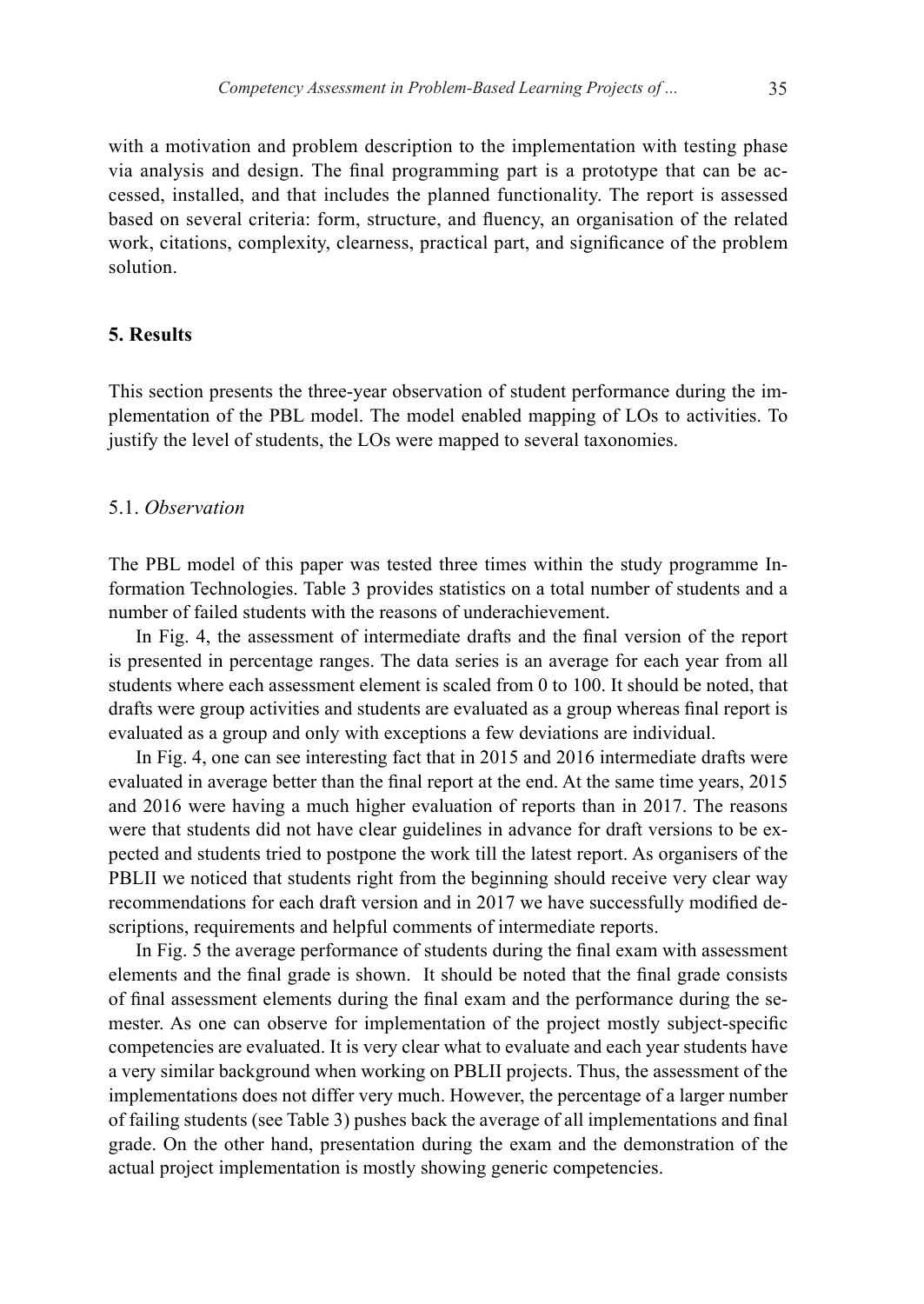| Table 3                     |
|-----------------------------|
| Number of underachievements |

|         | students | $#$ of students $#$ of failed Reasons for underachievement                                                                                                                                                                                                                                                                                |
|---------|----------|-------------------------------------------------------------------------------------------------------------------------------------------------------------------------------------------------------------------------------------------------------------------------------------------------------------------------------------------|
| 2015 19 |          | Students were identified with an insufficient contribution to the team project.<br>As a group performance was satisfactory, members of teams did not provide<br>any cover-up for burden students.                                                                                                                                         |
| 2016 16 |          | The student did not engage in the teamwork even after encouragement.<br>Contribution to the project was nil. Early identification of tailing students and<br>the right communication to the teams by supervisor helped to compensate<br>the loss of the member.                                                                           |
| 2017 21 | 5        | Students did not develop sufficient skills neither process nor result was<br>satisfactory for the assessment. Those failed students were identified by<br>the group members and requested to be separated as burden or latecomers<br>who ignored group work. In each case, a cycle of negotiations was done to<br>mitigate the situation. |



Fig. 4. Assessment of the final project report and intermediate drafts versions 1 and 2.

In general, when defending the project, if lagging students burdened a team then it might fall behind the implementation. If we remove failed groups out of the equation, successful teams outperform our expectations, see Fig. 6.

The three-year observation of student results showed that introduction of guidelines for the intermediate assessment was very beneficial, leading students to produce much higher quality reports and software. Also, it showed that burdened students in our model cannot hide behind the strong group members and are identified very early. Our problem-based learning model ensures evenly spread workload for students with correctly planned activities and assessment strategies.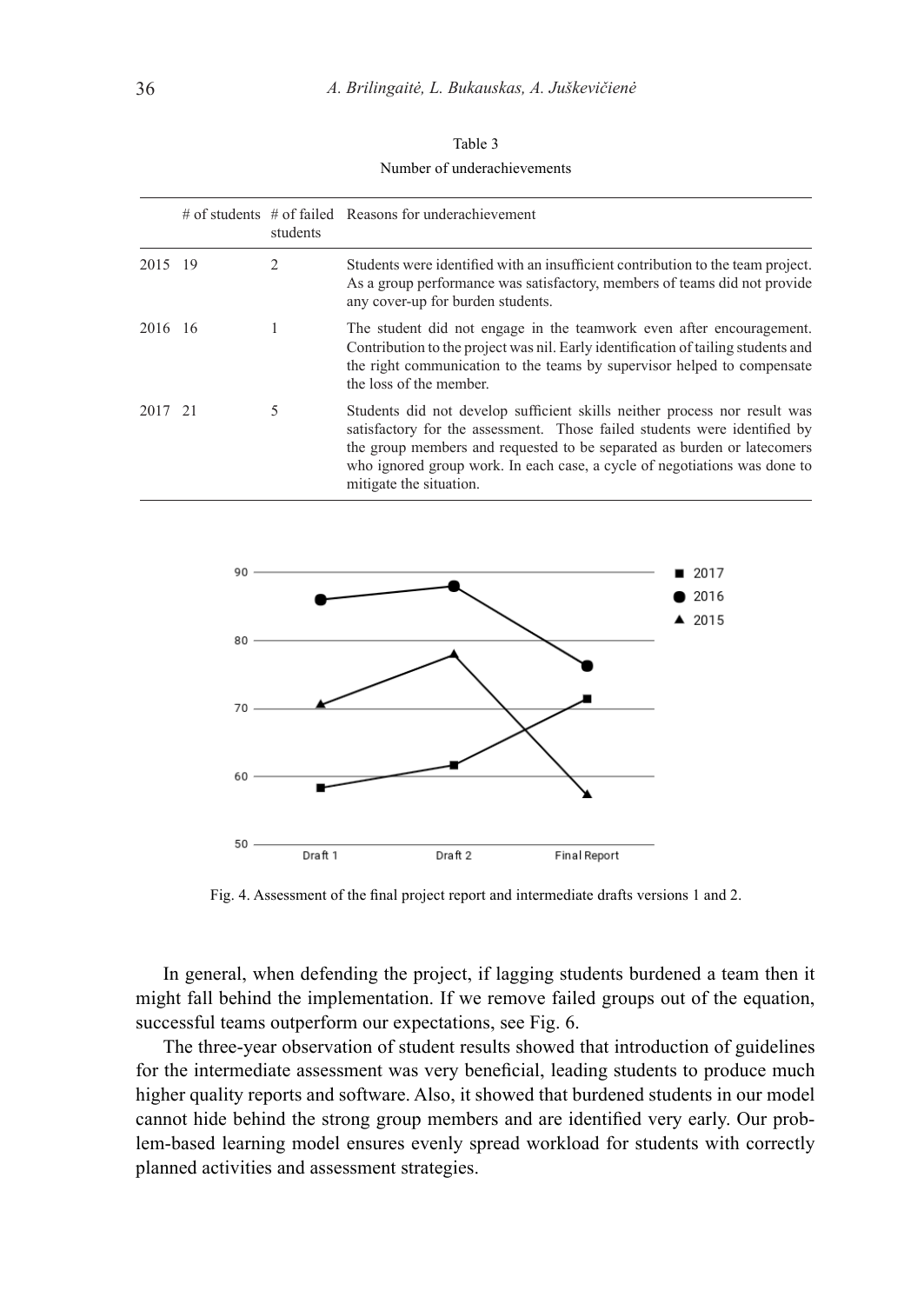

Fig. 5. Average performance of assessment elements during the final exam.



Fig. 6. Average performance of assessment elements during the final exam with failing groups removed.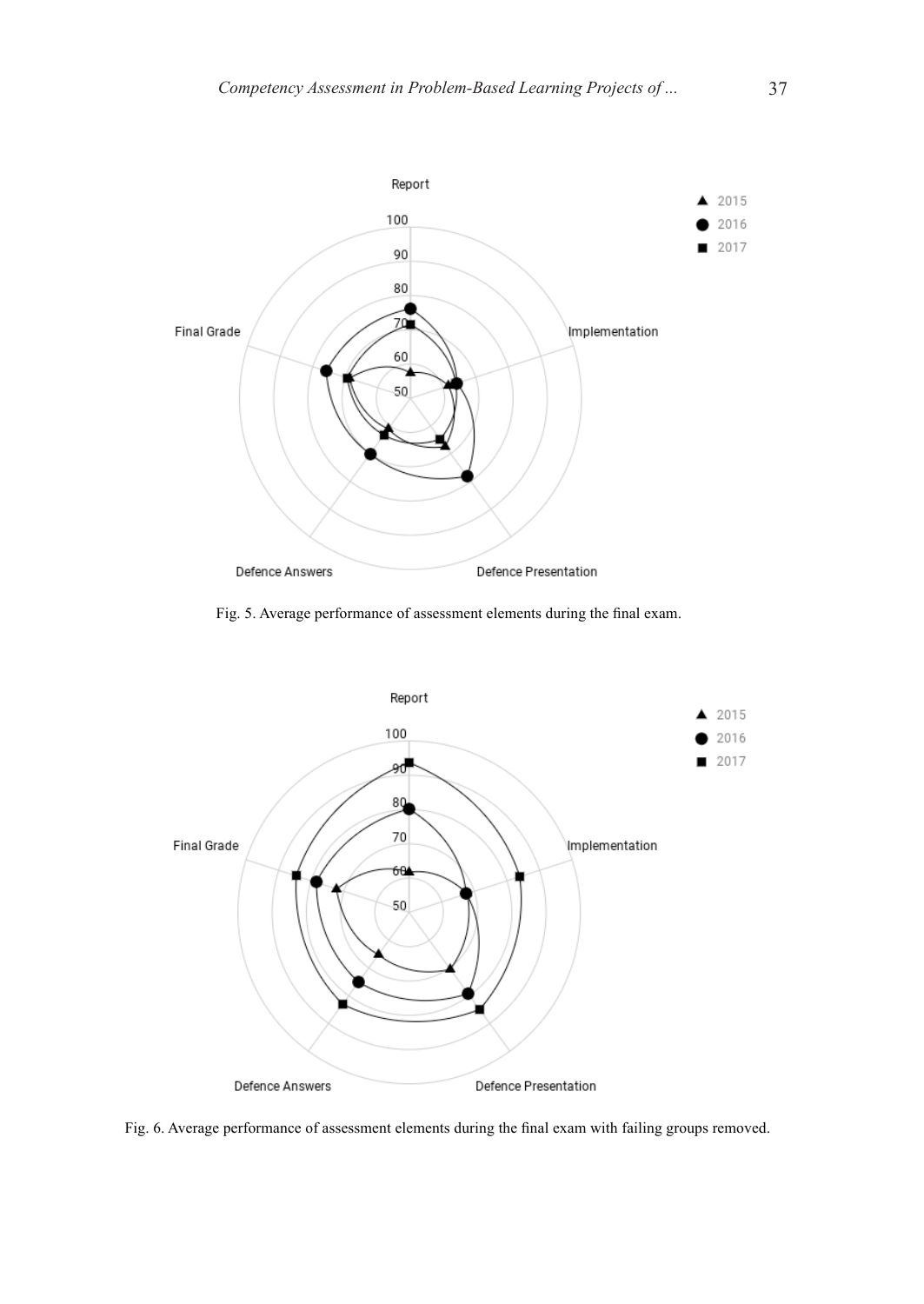|                 | DR1 | DR <sub>2</sub> |              |   | REP EARG EPRES PRES RW |   |   |   |   | PEER HCK PROG |
|-----------------|-----|-----------------|--------------|---|------------------------|---|---|---|---|---------------|
| $LO1 \, x$      |     | X               | X            |   | X                      | X |   |   |   |               |
| $LO2 \times$    |     | X               | X            | X | X                      | X | X | X | X |               |
| LO <sub>3</sub> |     |                 | X            |   | X                      |   |   |   |   | X             |
| $LO4 \times$    |     | X               | X            |   |                        | X |   |   |   | X             |
| LO <sub>5</sub> |     | X               | X            | X | X                      | X | X |   |   |               |
| LO <sub>6</sub> |     |                 | X            |   | X                      |   |   | X | X |               |
| LO7             |     | X               | $\mathbf{X}$ | X | $\mathbf{X}$           |   |   | X |   | X             |
|                 |     |                 |              |   |                        |   |   |   |   |               |

Table 4 Mapping of LOs to assessment elements

#### 5.2. *Mapping of Learning Outcomes to Assessment Elements*

Each learning outcome of the PBLII course was mapped to the activity of the proposed PBL model. The mapping done was based on the previous experience during PBLI and PBLII by the coordinators of the PBLII module as the core teaching staff of both modules is the same.

Table 4 represents the mapping of module LOs to the assessment elements. As LO1 is related to problem-solving skills at a theoretical level it was mapped to drafts, final report, and presentations. LO2 is the communication LO. It was mapped to all assessment elements except programming because most elements require the ability to communicate in written or oral form. For example, a peer review must be clear and includes suggestions for the reviewed group. The hack-the-project task must be well structured to be informative and repetitive. How well students work in a group, how they manage their project (LO3) is assessed by the report (e.g. based on meeting notes), exam presentation (task load graphs), and programming (version control system reports). Drafts, report, and programming part represent how students design, program, and document their software (LO4). It is a group responsibility, but during presentations, students must include project design elements. Computational thinking (LO5) must be represented in the second draft, final report, and all presentations, as well as during the review. Testing is the final stage of the report. Thus, testing related skills (LO6) are assessed in the report, exam presentation, peer review, and hack-the-project task. Report and exam presentation helps to understand group creativity for testing cases. The peer review and hacking tasks could show how well students understand testing types and cases for other groups. Data management is assessed in the second draft, final report, final presentation, programming elements, and during peer review as students must understand data models of other groups.

#### 5.3. *Mapping to Taxonomies*

### *Bloom and SOLO*

The competencies and learning outcomes of the study programme and PBLII study subject were defined concerning Bloom taxonomy. Learning outcomes of PBLII refer to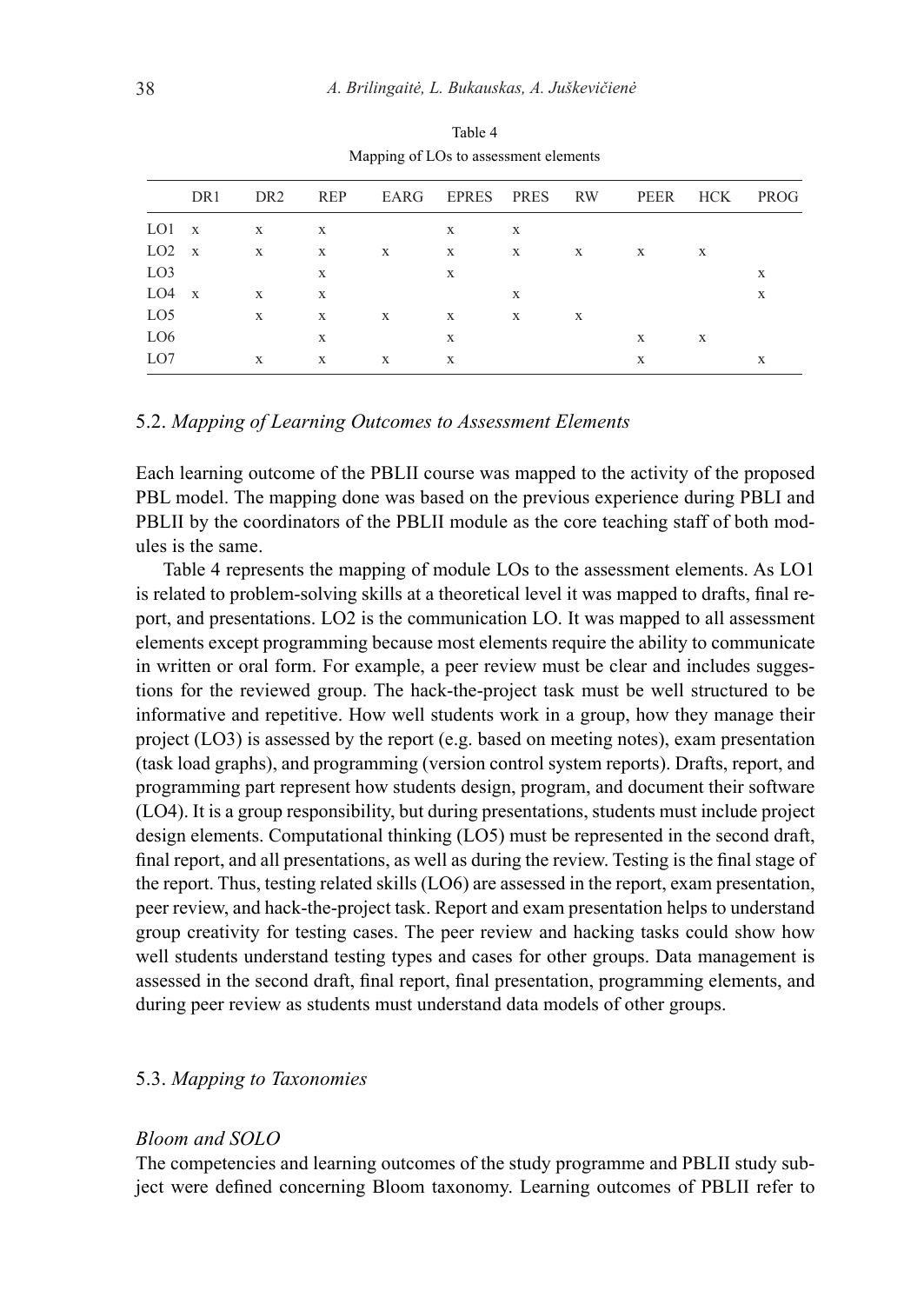the *Application* level. It is assumed that without *Knowledge* there could be no *Understanding*, and *Application* is not possible without *Understanding*. In IT field, Knowledge and Understanding are cognitive skills while Application is a practical aspect: ability to implement using some programming language, ability to use existing libraries in the software, ability to integrate some module into the existing system, ability to deploy the developed software on a virtual machine (create a machine, setup configurations, and install/prepare software). However, during the defence of the PBLP, it is clear that students developed non-trivial specific software, but they were not able to explain how the web framework ensures secure login to the system or to list essential properties of PHP programming language. Student projects showed that some project groups developed even higher levels (Analysis, Evaluation) even if all groups build a software product (Application). There are several examples of students going beyond the expectations for the level of the LO with the observation statements:

- … implement the programming part of the project (LO4). Students have estimated the highest load of the system, prepared the system for effective paging, evaluated system load with a large amount of synthetic data. (Evaluation)
- ... choose the suitable data model (LO7). Students have analysed example data and discovered a set of data entities with their relationships. The data model contains more than 20 entities with various relationships as well as detailed log information about data changes in the system. (Analysis)
- ... define and implement test cases (LO6). Students prepared the survey to get user feedback, found users (outside the university, of various professions), analysed the comments and evaluations, drew conclusions, and made system modifications based on the results. (Analysis)

Based on three years' experience, it is very difficult to make the distinction between students that achieve higher level competencies and those that do not. If a group satisfies the requirements and achieves the learning outcome the assessment is high, and those who go higher cannot get higher assessment marks as the assessment is not proportional.

If IT competencies are defined concerning SOLO taxonomy it is clear that in many cases a practical approach comes before the cognitive one. For example, students can apply the object-oriented programming principles without knowing the keystones of the paradigm and even without understanding how the principles work. The LOs of PBLII module are at the Qualitative phase in the Relational level from the practical perspective. Students must create functional software; thus, they combine various technologies and apply knowledge to the final product. Separate and scattered sub-elements that are not combined into one entity lead to a failed exam: even if documentation comprises a large part of the assessment the good report cannot be made having a good analysis, design, development results. Even a small project contains all required elements, and again, there is a problem of defining the criteria for the same level of the taxonomy.

Due to the PBL nature, the assessment criteria cannot be defined based on a very specific computer science field or the technology in mind. Projects are very different. The application area could be very specific, e.g., medical genetics, and defined problems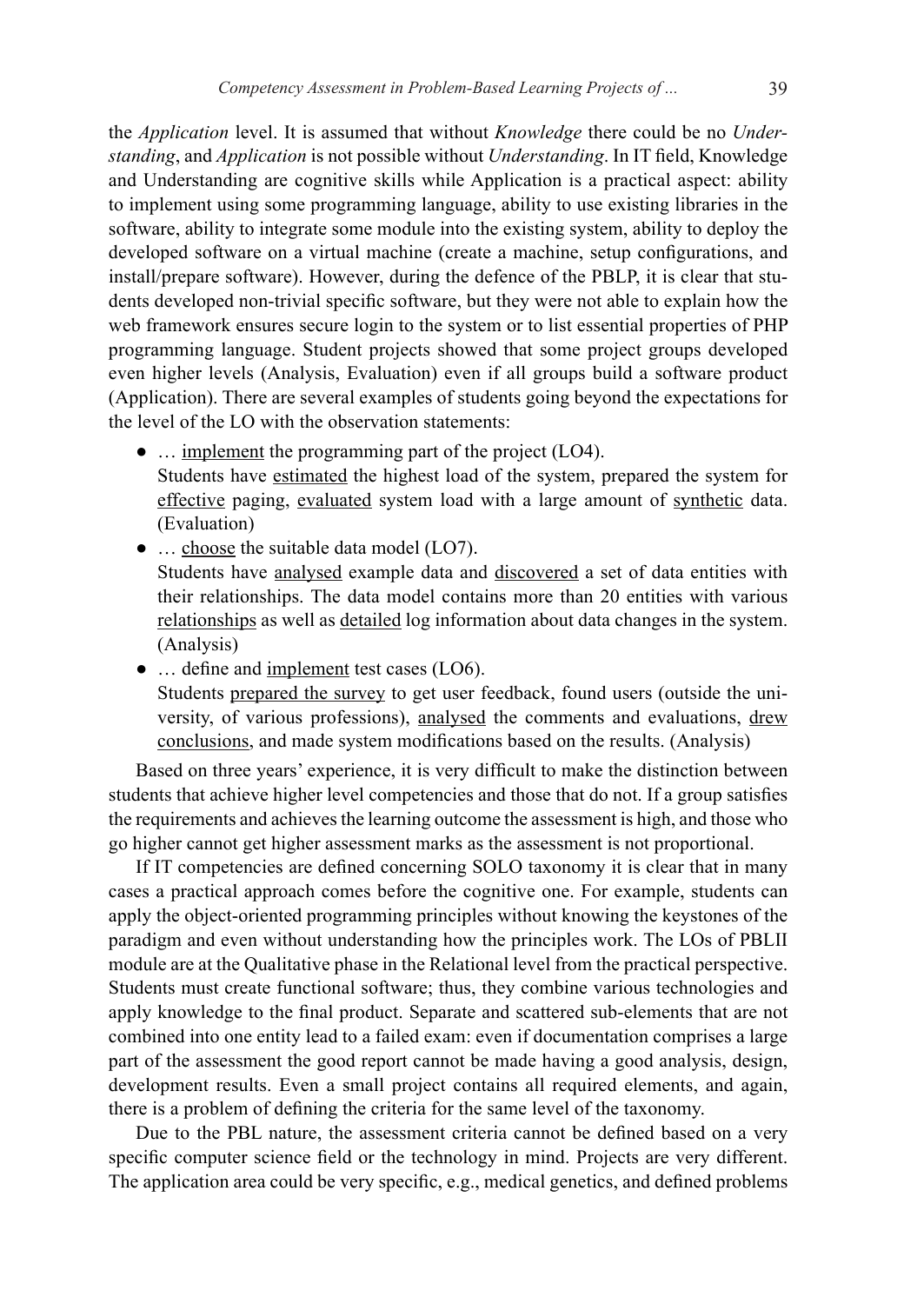with solutions could be very diverse. Thus, the criteria cannot include a number of UML diagrams or the requirement to draw the entity-relationship diagram for the database model. The essence is how and in what ways the problem with its solution is presented and how this is done in a team.

#### *Understanding by Design*

The attitude is also essential for the IT student as direct satisfiability of the requirements could lead to misunderstood competency. One of LOs of the PBLII is related to teamwork. The example presents the excerpt of LO3 and the case how an effective group work is not convincing and not seen clearly by the module coordinators and supervisors. The example includes the student observation by the research team.

● ... work in a group, responsibility for group work, carry out the individual or group tasks on time; knowledge of the main principles of project management; ability to use version control systems (LO3)

Students frequently meet in some place outside the university. They do programming in pairs or even in 4-tuples altogether by extreme programming style. The version control system shows regular and sizable commits of one member, one member seems to commit from time to time, and the other two students have only several low-value commits.

One of the requirements in PBLII is to use some version control system. Usually, students follow the requirement in order not to lose the current version of the project (programming or documentation). But version control systems store all the historical data. Each commit to the system is recorded. Each version of the particular file is recorded and can be compared to the other previous versions. Thus, the supervisors and module coordinators can check students' activities, times of activity and nature of contribution to the project. Extreme programming on one computer (one account) leads to the unseen input of some colleagues even if from the perspective of students, the teamwork is effective. Thus, understanding of version control system power is poor, and the requirement is not understood correctly.

Recommendations for curricula of undergraduate information technology study programmes focus on the transfer of learning and targeted understanding. They suggest using understanding by design framework (UbD) that is based on understanding revealed in action (Sabin *et al.*, 2017). This perspective makes allowance for the combination of knowledge, skills, and attitude. The UbD has six facets: Explanation, Interpretation, Application, Perspective, Empathy, and Self-Knowledge. If UbD is followed, then the PBLII LOs could have more diverse levels. LO1 (find and use existing solutions) is associated with *Self-Knowledge* facet as students must be able to recognize similar problems and/or similar solutions as well as to be aware of what they do not know or do not understand. LO2 (present and explain problems and solutions clearly in oral and written form) is associated with *Perspective* as students must demonstrate a perspective, a broad-view by seeing a big picture. Students must express possible ways and argue for the chosen solution. Also, students must be open to suggestions of supervisors and colleagues. LO3 (take responsibility for group work, show the initiative) is associated with *Empathy* as students must assume how others feel in a group, show empathy, and play a particular role in a group. LO4 (implement using programming languages, generalise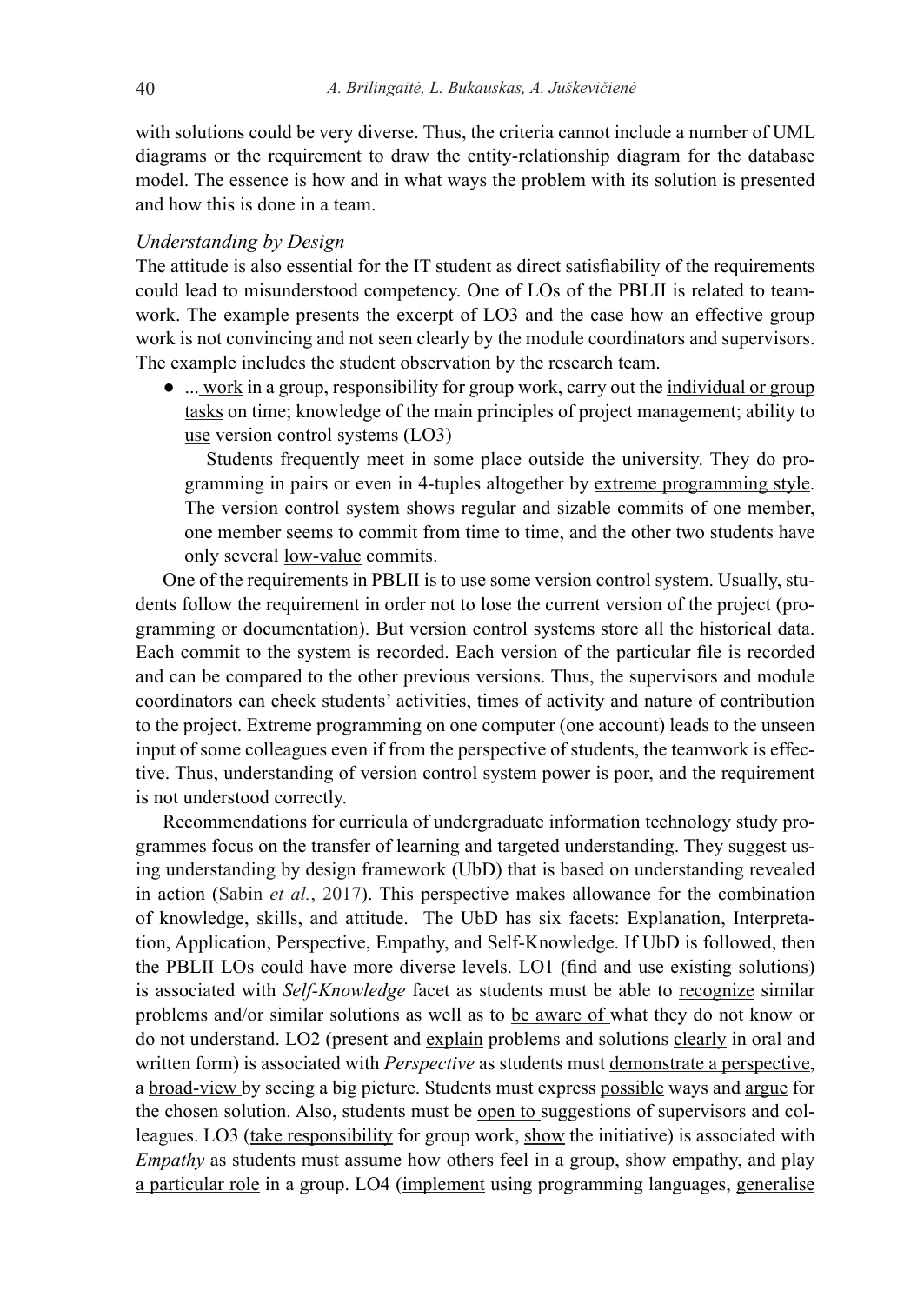interface and dependencies, write manuals) is associated with *Application* as students have to apply knowledge in a unique situation that goes beyond the typical cases. LO5 (present algorithmic solutions) is associated with *Perspective* as algorithms must cover various boundary cases as well as they must be evaluated for correct and effective working. LO6 (foresee test cases) is associated with *Empathy* as students must try to walk in the shows of the user of their system. Some test cases might be even not logical, but still, they must be covered. LO7 (choose suitable data model, apply standard data structures) is associated with *Perspective* as a big picture must be seen - one decision can influence further steps or effectiveness, reusability.

UbD enables distinction of assessment criteria concerning the level in *ability to apply.* If a student does not see a broad picture (perspective) for the algorithmic solution, then it might be that some solution is applied even without an open-view, etc.

#### *Marzano and Kendall's New Taxonomy*

New Taxonomy has six levels, and each of them has a number of operations (Marzano and Kendal, 2008). Mapping of PBLII LOs to Marzano levels showed that all LOs are interrelated, and only the whole set of LOs showed the level of student competencies.

Level 1 is Retrieval concerning information recognition and information validation. It is included in all LOs and activities of the course. Level 2 is Comprehension with Integration and Symbolization operations. Students are expected to integrate knowledge from previously attended courses and self-obtained knowledge into the projects, as well as to use standard representations for diagrams and algorithms. This level applies to all LOs. Level 3 is Analysis, and it contains five operations: matching, classifying, analysing errors, generalising, and specifying. Students of PBLII are expected to find similar problems and existing solutions, distinguish categories of related work, analyse their own and other project errors (hack the project, peer-review), generalise the interface of the software, write specifications. Testing LO also requires analysis as some testing is done by programmers themselves and backtracking must be analysed. Level 4 is Knowledge Utilization, and it includes decision making, problem-solving, experimenting, and investigating operations. PBLII students must make decisions on technology usage, application of existing solutions, and usage of standard data structures. Problem-solving is the essence of the PBL project. But students do need to generate and test a hypothesis. Investigation operation could be conducted during the hack-theproject activity and during analysis of this activity's results to have correspondence among the specification, design, and implementation.

Levels 5 and 6 are less technical concerning IT competencies. Level 5 is Metacognition. It contains operations such as specifying goals, process monitoring, monitoring clarity, and monitoring accuracy. This level is closely related to project management and work in a group. Students must be able to define the goal (problem definition, LO1) and to monitor the status of the group project (LO3). PBLII module assessment criteria do not require full meeting notes, detailed task status presentation, thus, this level could be integrated into the PBLII module LOs partially. Level 6 is *Self-System Thinking* that means student understanding of competencies, clear motivation, and self-evaluation. This level was not considered in this article as we observed student *believes* in competency improvement very informally.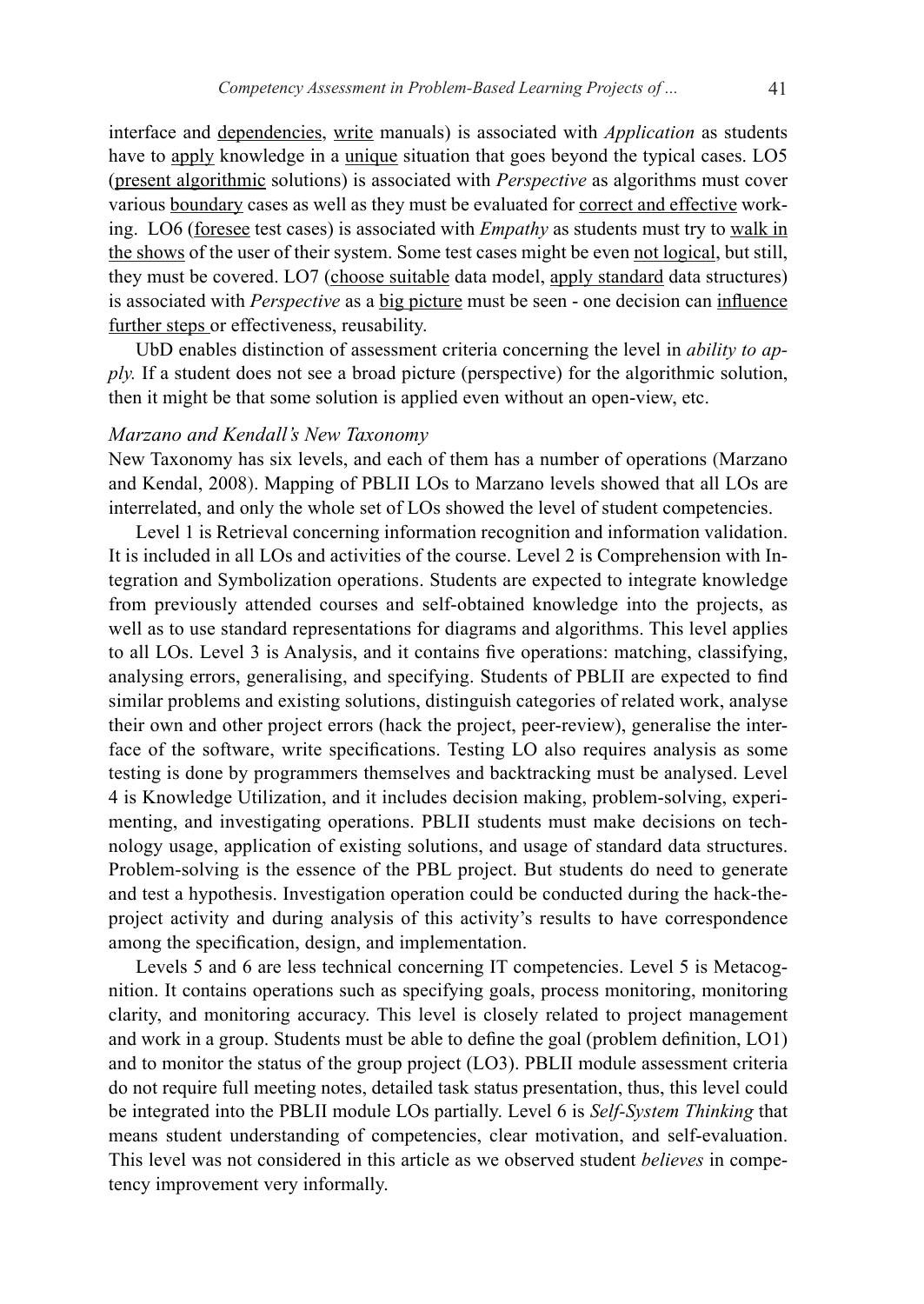### **6. Conclusions and Future Work**

Early exposure of a student to the style of work and close-to-reality projects demonstrates competencies and skills required by the industry. However, student centred problem-based learning should not and cannot leave the student alone to self-control and self-motivation. Our approach allows the PBL project to be extended with activities to ensure student competency development and the intermediate assessment. By following the recommendation for IT curricula to include communication activities our model enables early feel of the IT profession of other business areas. Analysis of the learning outcome mapping shows that typical taxonomies are not sufficient to define IT LOs. But if used altogether they justify the achieved competency levels by individual students appropriately.

Shortly, we will further work on student knowledge transfer activities to make students aware and self-aware of the reasons behind the activities. We are planning to investigate options to involve the future students in the design of new activities decided upon the group to allow peer and self-validation. The PBL modules could further be enhanced to strengthen communication with external entrepreneurs and stages of final intellectual property management.

## **References**

- AMIPA Renewal of study programmes and deployment of new study programmes of the first and second cycles in the study fields of informatics and informatics engineering, 2010–2013. European Social Fund Agency page: http://www.esparama.lt/paraiska?id=22708&order=&page=&pgsz=10
- Anderson, L.W., Krathwohl, D.R., Airasian, P.W., Cruikshank, K.A., Mayer, R.E., Pintrich, P.R., Raths, J., Wittrock, M.C. (Eds. 2001). *A Taxonomy for Learning and Teaching and Assessing: A Revision of Bloom's Taxonomy of Educational Objectives*. Addison Wesley Longman, Inc.
- Bloom, B.S., Engelhart, M.D., Furst, E.J., Hill, W.H., Krathwohl, D.R. (1956). *Taxonomy of Educational Objectives: Handbook 1 Cognitive Domain*. Longmans, Green and Co Ltd, London.
- Brilingaitė, A., Bukauskas, L. (2017). Application of Problem-Based Learning in Education of Computer Science: Case Study in Vilnius University, INTED2017 Proceedings, 2791–2800.
- Chaves, J.F., Baker, C.M., Chaves, J.A., Fisher, M.L. (2006). Self, peer, and tutor assessments of MSN competencies using the PBL-evaluator. *Journal of Nursing Education*, 45(1).
- Dolog, P., Thomsen, L.L., Thomsen, B. (2016). Assessing Problem-Based Learning in a Software Engineering Curriculum Using Bloom's Taxonomy and the IEEE Software Engineering Body of Knowledge. *ACM Transactions on Computing Education (TOCE)*, 16(3), 9.
- Duch, B.J., Groh, S.E., Allen, D.E. (2001). Why problem-based learning. *The power of problem-based learning*, 3–11.
- ERITSP2013 The Centre for Quality Assessment in Higher Education Roland, N. Ibbett, Philippos Pouyioutas, Jürgen Dorn, Aleksej Kovaliov, Justinas Petravičius, *Evaluation Report of Information Technologies (612i10003) Study Programme*, Vilnius 2013.
	- http://pluto.skvc.lt/\_layouts/ListAttachment.aspx?Attachment=Lists%2fPublicUn derwayStudyProgram%2fAttachments%2f1237%2fVU\_Informacin%c4%97s\_technologijos\_ BA\_2013.pdf
- Fuller, U., Johnson, C.G., Ahoniemi, T., Cukierman, D., Hernán-Losada, I., Jackova, J., Thompson, E. (2007). Developing a computer science-specific learning taxonomy. *ACM SIGCSE Bulletin*, 39(4), 152–170.
- Hawthorne, E. K., Campbell, R. D., Tang, C., Tucker, C. S., & Nichols, J. (2014). Information Technology Competency Model of Core Learning Outcomes and Assessment for Associate-Degree Curriculum.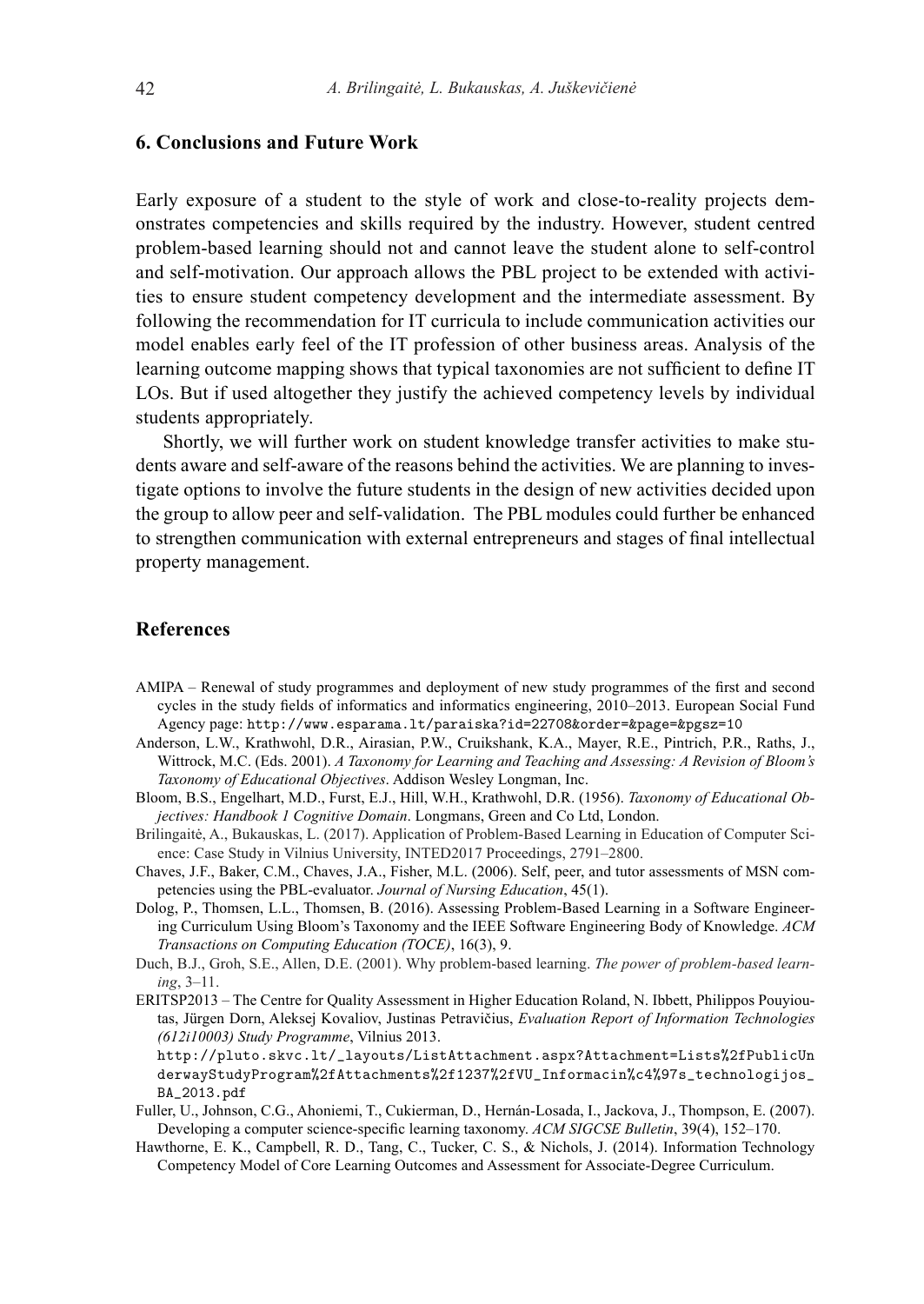- Hendry, G.D., Frommer, M., Walker, R.A. (1999). Constructivism and Problem-based Learning. *Journal of Further and Higher Education*, 23(3), 369–371, DOI: 10.1080/0309877990230306
- Hmelo-Silver, C.E., Barrows, H.S. (2006). Goals and strategies of a problem-based learning facilitator. *Interdisciplinary Journal of Problem-Based Learning*, 1(1), 4.
- IISPDCS II Increasing Internationality in Study Programs of the Department of Computer Science II (orig. Kompiuterijos katedros studiju, programu, tarptautiškumo didinimas), project number VP1–2.2–ŠMM-07-K-02-070, funded by The European Social Fund Agency and the Government of Lithuania, 2012–2014. European Social Fund Agency page: ˙

http://www.esparama.lt/paraiska?id=32507&order=&page=2&pgsz=10

- Johnson, C.G., Fuller, U. (2006). Is Bloom's taxonomy appropriate for computer science?. In: *Proceedings of the 6th Baltic Sea Conference on Computing Education Research: Koli Calling 2006*. ACM, 120–123.
- Koch, J.H., Teege, G. (1999). Problem Based Learning in Computer Science. In: *Proc. of 2nd International Conference on New Learning Technologies*. Bern, Switzerland. http://citeseer.nj.nec. com/369966.html
- Letchumanan, M. (2009). Problem based learning in mathematics*. Math Digest: Research Bulletin Institute for Mathematical Research*, 2(2), 21–25.
- Letelier, M.F., Herrera, J.A., Canales, A.M., Carrasco, R., López, L.L. (2003). Competencies evaluation in engineering programmes. *European Journal of Engineering Education*, 28(3), 275–286, DOI: 10.1080/0304379031000098247
- Markus, L., Thomas, H.C., Allpress, K. (2005). Confounded by competencies? An evaluation of the evolution and use of competency models. *New Zealand Journal of pschology*, 34(2), 117.
- Marzano, R.J., Kendall, J.S. (Eds.) (2008). *Designing and Assessing Educational Objectives: Applying the New Taxonomy*. Corwin Press.
- Maudsley, G. (1999). Do we all mean the same thing by "problem-based learning"? A review of the concepts and a formulation of the ground rules. *Academic Medicine*, 74(2), 178–85.
- McCaughan, K. (2015). Theoretical anchors for Barrows' PBL tutor guidelines. In: A. Walker, H. Leary, C. Hmelo-Silver, P. Ertmern (Eds.), *Essential Readings in Problem-Based Learning* . West Lafayette, IN: Purdue, 57–68.
- Meerbaum-Salant, O., Armoni, M., Ben-Ari, M. (2013). Learning computer science concepts with scratch. *Computer Science Education*, 23(3), 239–264.
- Nelson, E. (2010). Elements of Problem-Based Learning: Suggestions for Implementation in the Asynchronous Environment. *International Journal on E-Learning,* 9(1), 99–114.
- Prince, K.J., Van Eijs, P.W., Boshuizen, H., Van Der Vleuten, C.P., Scherpbier, A.J. (2005). General competencies of Problem-Based Learning (PBL) and non-PBL graduates. *Medical education*, 39(4), 394–401.
- Sabin, M., Alrumaih, H., Impagliazzo, J., Lunt, B., Zhang, M., Byers, B., Newhouse, W., Paterson, B., Peltsverger, S., Tang, C., Veer, G., Viola, B. (2017). *Information Technology Curricula. Curriculum Guidelines for Undergraduate Degree Programs in Information Technology*. A Report in the Computing Curricula Series (Report Version 0.85, April 20 2017). Association for Computing Machinery (ACM), IEEE Computer Society (IEEE-CS)
- Savery, J.R., Duffy, T.M. (1995). Problem based learning: An instructional model and its constructivist framework. *Educational technology*, 35(5), 31–38.
- Savery, J.R. (2015). Overview of problem-based learning: Definitions and distinctions. *Essential Readings in Problem-Based Learning: Exploring and Extending the Legacy of Howard S. Barrows*, 5–15.
- Starr, C.W., Manaris, B., Stalvey, R.H. (2008). Bloom's taxonomy revisited: specifying assessable learning objectives in computer science. *ACM SIGCSE Bulletin*, 40(1), 261–265.
- TL09-12, *Development of the Concept of the European Credit Transfer and Accumulation System (ECTS) at the National Level: Harmonization of the Credit and Implementation of the Learning Outcomes Based Study Programme Design*. Vilnius University and Tuning Association (No VP1-2.2- MM-08-V-01-001) in 2009–2012. Retrieved from http://tuningacademy.org/tuning-lithuania/?lang=en
- Torp, L., Sage, S. (2002). *Problems as Possibilities: Problem-Based Learning for k-16 Education* (2nd edition), ASCD.
- World Economic Forum (WEF). (2016). The future of jobs: Employment, skills and workforce strategy for the fourth industrial revolution. World Economic Forum, Geneva, Switzerland.
- Xian, H., Madhavan, K. (2015). *A Scientometric, Large-Scale Data, and Visualization-Based Analysis of the PBL Literature*. Essential Readings in Problem-based Learning, 281.